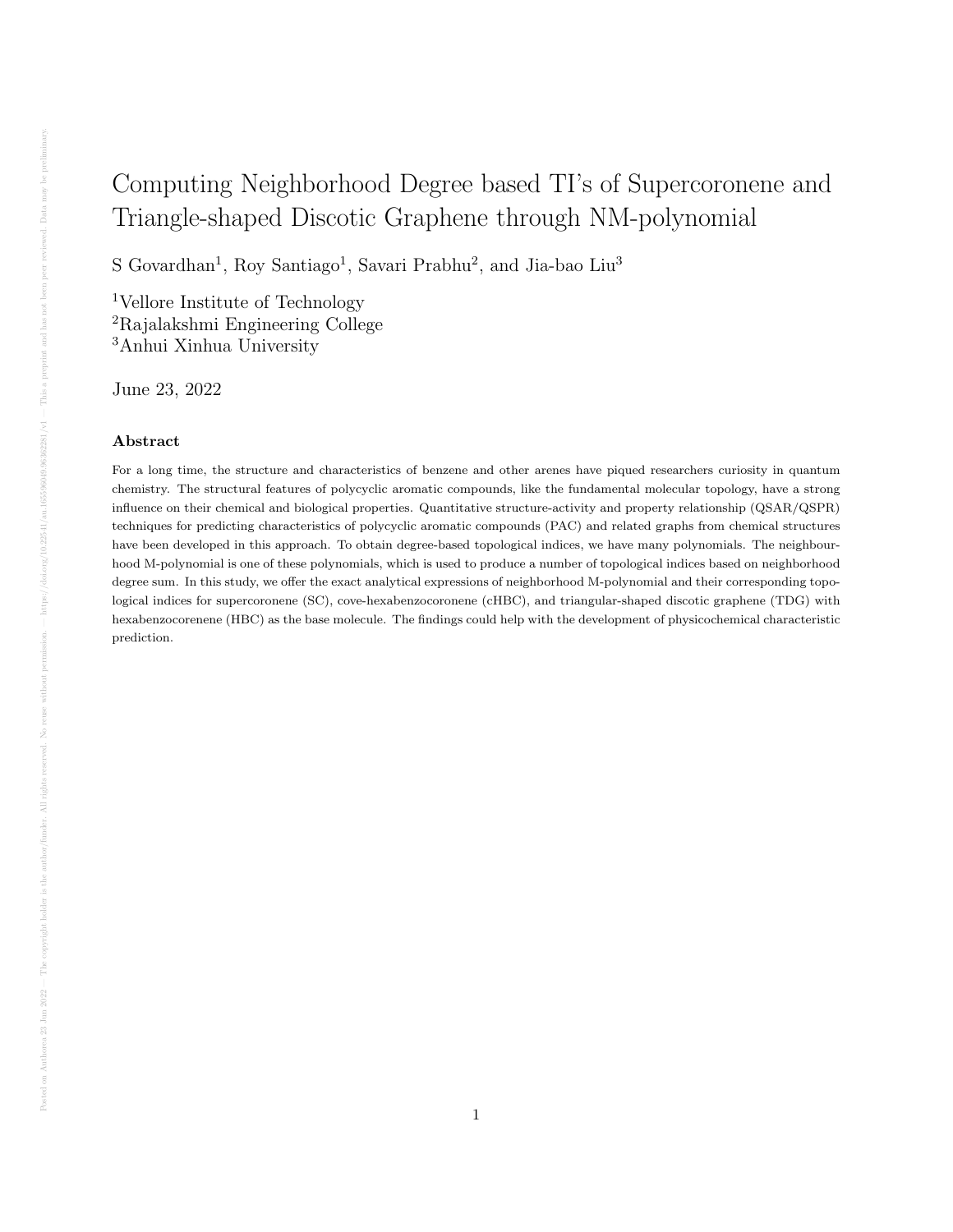# Computing Neighborhood Degree based TI's of Supercoronene and Triangle-shaped Discotic Graphene through NM-polynomial

S. Govardhan $^a$ , S. Roy $^{a,\ast}$ S. Prabhu $^b$ , Jia-Bao Liu $^c$ 

<sup>a</sup>Department of Mathematics, School of Advanced Sciences, VIT University, Vellore 632014, India  $b$ Department of Mathematics, Rajalakshmi Engineering College, Chennai 602105, India <sup>c</sup>School of Mathematics and Physics, Anhui Jianzhu University, Hefai 230601, P.R. China

#### Abstract

For a long time, the structure and characteristics of benzene and other arenes have piqued researchers curiosity in quantum chemistry. The structural features of polycyclic aromatic compounds, like the fundamental molecular topology, have a strong influence on their chemical and biological properties. Quantitative structure-activity and property relationship (QSAR/QSPR) techniques for predicting characteristics of polycyclic aromatic compounds (PAC) and related graphs from chemical structures have been developed in this approach. To obtain degree-based topological indices, we have many polynomials. The neighbourhood M-polynomial is one of these polynomials, which is used to produce a number of topological indices based on neighborhood degree sum. In this study, we offer the exact analytical expressions of neighborhood M-polynomial and their corresponding topological indices for supercoronene (SC), cove-hexabenzocoronene (cHBC), and triangular-shaped discotic graphene (TDG) with hexabenzocorenene (HBC) as the base molecule. The findings could help with the development of physicochemical characteristic prediction.

Key Words: Topological index; Neighborhood M-polynomial; supercoronene; cove-hexabenzocoronene; triangular-shaped discotic graphene.

#### 1 Introduction

Chemical graph theory is a branch of graph theory aimed at the study of organic compounds and the understanding or prediction of certain properties of these compounds. The boiling points of molecules

<sup>∗</sup>Corresponding author: roy.santiago@vit.ac.in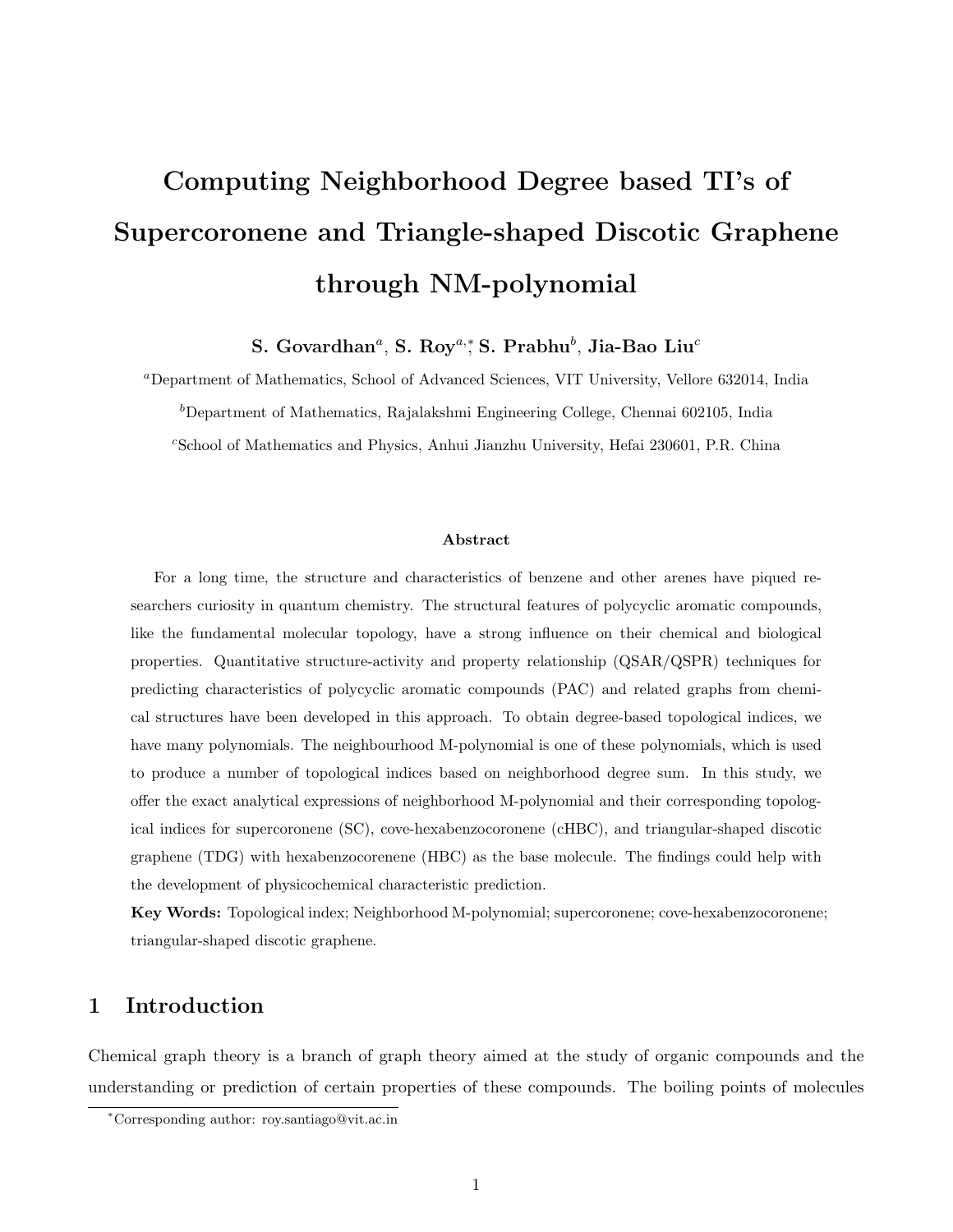are predicted using molecular graph theory based on the number of components in a molecule and their inter-linkage. It is important in the chemical sciences because it connects the applications of graph theory to molecular problems. Chemists employ a variety of physical properties to figure out how molecules work. The concept of topological index was first introduced by H.Wiener in 1947 when he was investigating the boiling points of alkanes [1]. Following that, plenty of topological indices emerged. Most of the researchers are actively working on topological indices based on neighborhood degree sums of vertices because they have more isomer discrimination ability than degree-based indices.

Polycyclic aromatic hydrocarbons (PAHs), commonly referred to as polyarenes or polynuclear aromatic hydrocarbons, are common environmental pollutants. PAHs are chemical compounds with two or more fused benzene rings that make up a big group [2]. PAHs might theoretically have an endless number of benzene rings, and the arrangement of those benzene rings could result in a large range of isomers. Furthermore, the majority of PAHs investigated have eight or fewer rings, with seven or fewer being the most environmentally relevant [2, 3]. The common properties of PAHs are high melting points, lower vapour pressure, and very low aqueous solubility. PAHs, on the other hand, are very soluble in organic solvents due to their high lipophilicity. The functions of PAHs are physiological action, corrosion resistance, light sensitivity, and heat resistance. In addition, PAHs are used as intermediaries in pharmaceuticals, agricultural products, photographic products, thermosetting polymers, lubricating materials, and other chemical sectors [7]. Using hexa-peri-hexabenzocoronene (HBC) molecules as building blocks, the M¨ullens research group and others prepared so-called super-PAHs in the year 2000 [8]. Supernaphthalene, supertetracene, superphenalene, supertriphenylene, supertriangulene, and supercoronene are examples of super-PAHs that have two, three, or four superbenzenes bonded together. One important application of PAHs is their use as active materials in optoelectronic devices due to their attractive optical and electronic properties arising from delocalized  $\pi$ -conjugation structures. The delocalized electrons bring about decreased energy gaps and a strong tendency to self-assemble into supramolecular structures through  $\pi$ -π interactions. These properties could be further tuned by their molecular shapes, sizes, and edge structures.

Graphene structures using zig-zag edges have piqued a great deal of attention because they can alter molecular properties such as solubility, three-dimensional form, electrical properties, reactivity, stability, and in addition to causing nonbonding  $\pi$ -electron states in the zig-zag boundary regions. Disc shaped contorted PAHs clench great promise for potential electronic applications, whose functionality differs based on their high degree of extended conjugation, concave  $\pi$ -surfaces and tunable edge boundaries [9].

Fig.1a shows the structure of supercorenene  $SC(2)$ , which is a large PAHs with HBC as the basic molecule. Large polycyclics are made entirely of condensed hexagonal rings, either by circumscribing the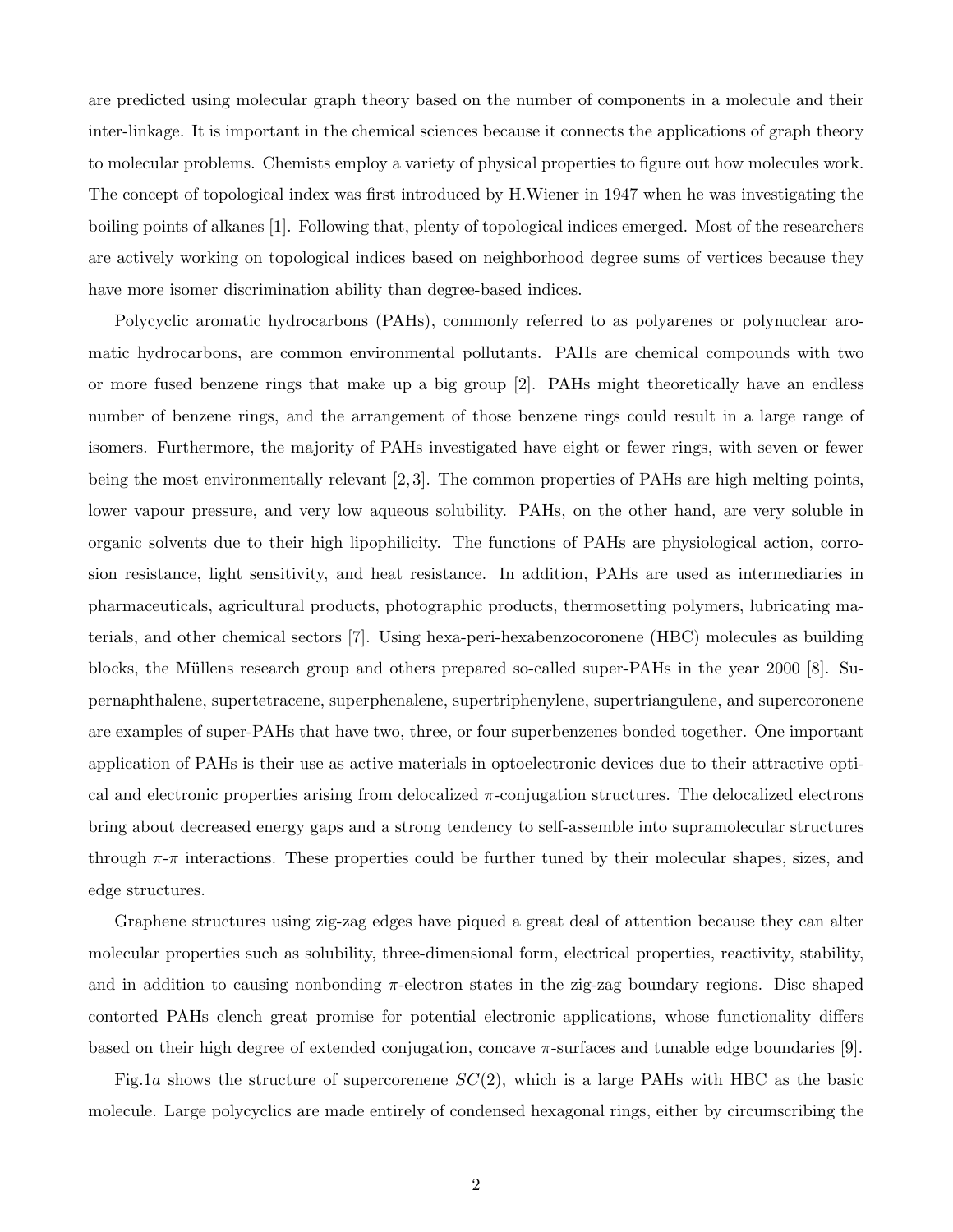benzene rings or by compressing the base molecule into dimers, trimers, and oligomers. The supercorenene system is made by circumscribing the HBC molecule on its own, and the structures periphery has both armchair and cove-typed edges. The second structure is cove-hexabenzocorenene (cHBC) depicted in Fig.1b, which has n coves on each side of HBC and contains cove type edges on the periphery. Next, we look into triangle-shaped discotic graphene (TDG), see Fig. 1c which is derived from triangulene and has the same amount of carbons as fullerene  $C_{60}$  and a big  $D_{3h}$  symmetric disc-shaped core [10].

Recently Prabhu et al. studied the molecular structural characterization of Supercorenene, and triangleshaped discotic graphene. However, no progress has been made on computing neighborhood degree-based topological indices using M-polynomial for super polycyclic aromatic hydrocarbons like supercoronene and  $cove$ -hexaenzocoronene using  $M$ -polynomials. Compared to degree-based indices, neighborhood degreebased indices have a significant benefit because they have more isomer discrimination ability. As a result, there is a compelling need to compute neighborhood degree-based indices, which will make it easier to synthesis novel PAHs based on their features. In this article, we derive the analytical expression of NMpolynomial for the structures supercoronene  $SC(n)$ , cove-hexabenzocoronene  $cHBC(n)$ , and triangularshaped discotic graphene  $TDG(n)$ . The numerical values are computed using the analytical expression of the descriptors, and their behavior is observed using 3D graphical plots.



Figure 1: (a)  $SC(3)$ ; (c)  $coverHBC(3)$ ; (c)  $TDG(5)$ 

## 2 Preliminaries

We begin this section by defining some basic notions and notations that will be used throughout this study. Consider the carbon atoms and bonds of  $SC(n)$ ,  $cHBC(n)$ , and  $TDG(n)$  as the vertex set  $V(G)$ , and edge set  $E(G)$  of a simple connected graph, respectively. The degree of a vertex b is defined as the total number of edges incident to b and is denoted by  $d_b$ . The degree sum of neighbors of a vertex a in G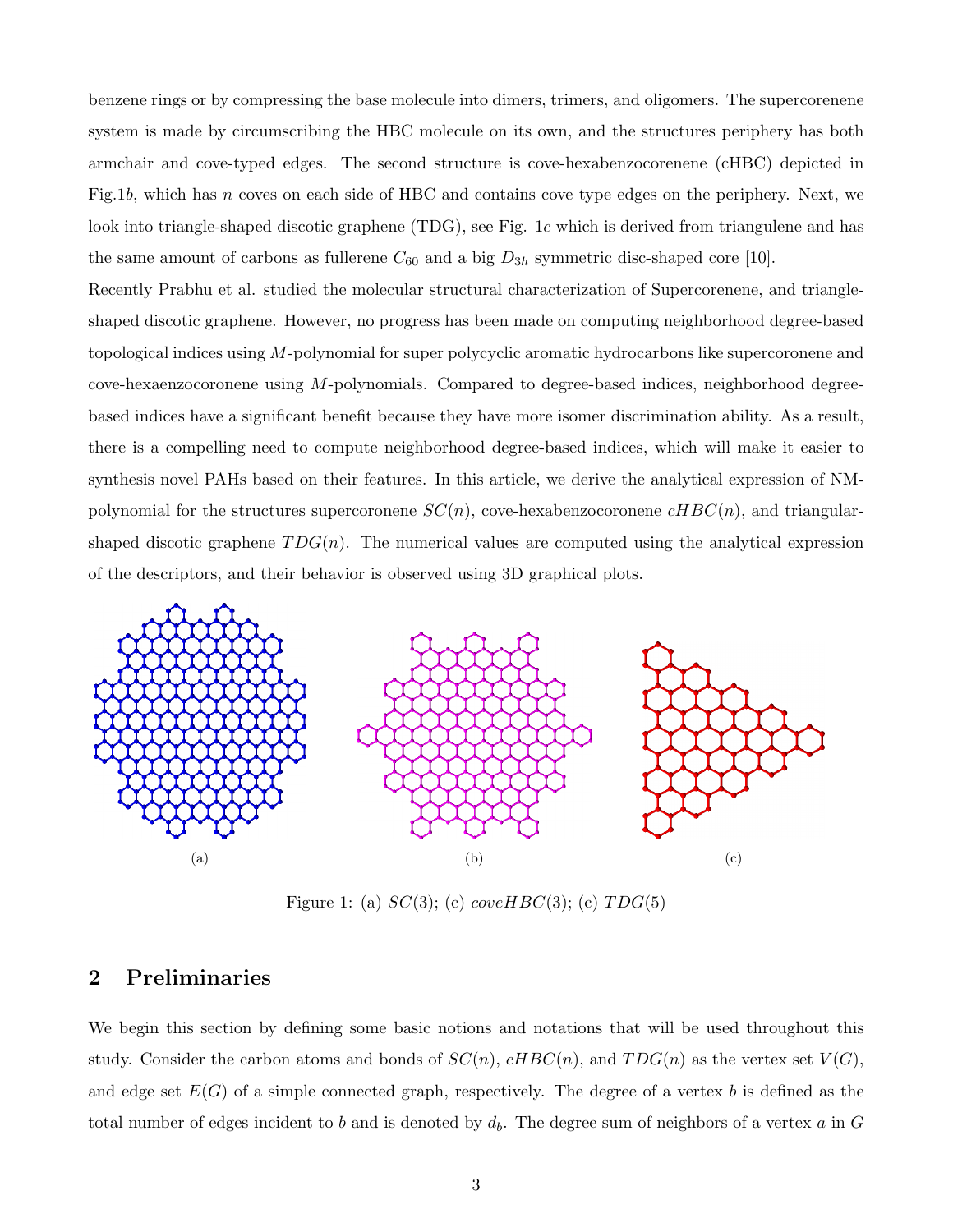is denoted by  $\delta_a$ . We refer to the vertices that are adjacent to that vertex as its neighbors. The M-polynomial of a graph  $G$ , is defined as [11],

$$
M(G; x, y) = \sum_{i \le j} m_{i,j} x^i y^j,
$$

where  $m_{i,j}$  is the total amount of edges  $ab \in E(G)$  such that  $\{d_a, d_b\} = \{i, j\}.$ The neighborhood M-polynomial of a graph  $G$  is defined as,

 $\overline{a}$  $\overline{a}$ 

$$
NM(G; x, y) = \sum_{i \le j} \chi_{i,j} x^i y^j,
$$

where  $\chi_{i,j}$  is the total number of edges, where  $ab \in E(G)$  such that  $\{\delta_a, \delta_b\} = \{i, j\}$ . In this article, we will refer to  $NM(G; x, y)$  as  $NM(G)$ 

| Topological Index                                                     | $h(\gamma(a), \gamma(b))$                                                             | Derivation from $NM(G:x,y)$                                                                           |
|-----------------------------------------------------------------------|---------------------------------------------------------------------------------------|-------------------------------------------------------------------------------------------------------|
| Neighborhood general Randić index $(NR_{\alpha})$ [15-19]             | $\sum_{\alpha} = \gamma(a)^{\alpha} \gamma(b)^{\alpha}$<br>$ab \in E$                 | $(D_x^{\alpha}D_y^{\alpha})(h(x,y))_{y=1=x}$                                                          |
| Neighborhood general Reciprocal Randić index $(NRR_{\alpha})$ [15-19] | $\sum_{ab\in E} = \frac{1}{(\gamma(a)\gamma(b))^\alpha}$                              | $(S_x^{\alpha} S_y^{\alpha}) (h(x,y))_{y=1=x}$                                                        |
| Neighborhood first Zagreb index $(NM_1)$ [20–22]                      | $\sum_{a} = \gamma(a) + \gamma(b)$<br>$ab \in E$                                      | $(D_x + D_y)(h(x, y))_{y=1=x}$                                                                        |
| Neighborhood second Zagreb index $(NM_2)$ [20–22]                     | $\sum_{a} = \gamma(a) \cdot \gamma(b)$<br>$ab \in E$                                  | $(D_xD_y)(h(x,y))_{y=1=x}$                                                                            |
| Neighborhood second modified Zagreb index $(NM_2^m)$ [20–22]          | $\sum_{ab\in E} = \frac{1}{(\gamma(a)\gamma(b))}$                                     | $(S_xS_y)(h(x,y))_{y=1=x}$                                                                            |
| Third $ND_e$ index $ND_3$ [23]                                        | $ab \in E$                                                                            | $\sum_{\alpha} = \gamma(a)\gamma(b)(\gamma(a) + \gamma(b)) \qquad D_xD_y(D_x + D_y)(h(x, y))_{y=1=x}$ |
| Fifth $ND_e$ index $(ND_5)$ [23]                                      | $\sum_{ab \in E} = \frac{\gamma^2(a) + \gamma^2(b)}{\gamma(a)\gamma(b)}$              | $(D_xS_y + S_xD_y)(h(x, y))_{y=1=x}$                                                                  |
| Neighborhood forgotten topological index $(NF)$ [20,24]               | $\sum_{a} = \gamma^2(a) + \gamma^2(b)$<br>$ab \in E$                                  | $(D_x^2 + D_y^2)(h(x, y))_{y=1=x}$                                                                    |
| Neighborhood Harmonic index $(NH)$ [25]                               | $\sum_{b \in E} = \frac{2}{\gamma(a) + \gamma(b)}$                                    | $2S_x J(h(x, y))_{x=1}$                                                                               |
| Neighborhood inverse sum index $(NI)$ [25]                            | $\sum_{ab\in E} = \frac{\gamma(a)\gamma(b)}{\gamma(a)+\gamma(b)}$                     | $S_xJD_xD_y(h(x,y))_{x=1}$                                                                            |
| Sanskruti index $(S)$ [26]                                            | $\sum_{ab \in E} = \left[ \frac{\gamma(a)\gamma(b)}{\gamma(a)+\gamma(b)-2} \right]^3$ | $S_x^3 Q_{-2} J D_x^3 D_y^3 (h(x,y))_{x=1}$                                                           |

Table 1: Formulation of topological indices for a graph G using neighborhood M-polynomial.

$$
D_x = x \frac{\partial(h(x, y))}{\partial x}, D_y = y \frac{\partial(h(x, y))}{\partial y},
$$

$$
S_x = \int_0^x \frac{(h(x, y))|_{x=z}}{z} dz,
$$

$$
S_y = \int_0^y \frac{(NM(G))|_{y=z}}{z} dz,
$$

$$
J(h(x, y)) = h(x, x), Q_\alpha = x^\alpha h(x, y)
$$

To know more about neighborhood degree based topological indices and its applications reader can refer [27–41].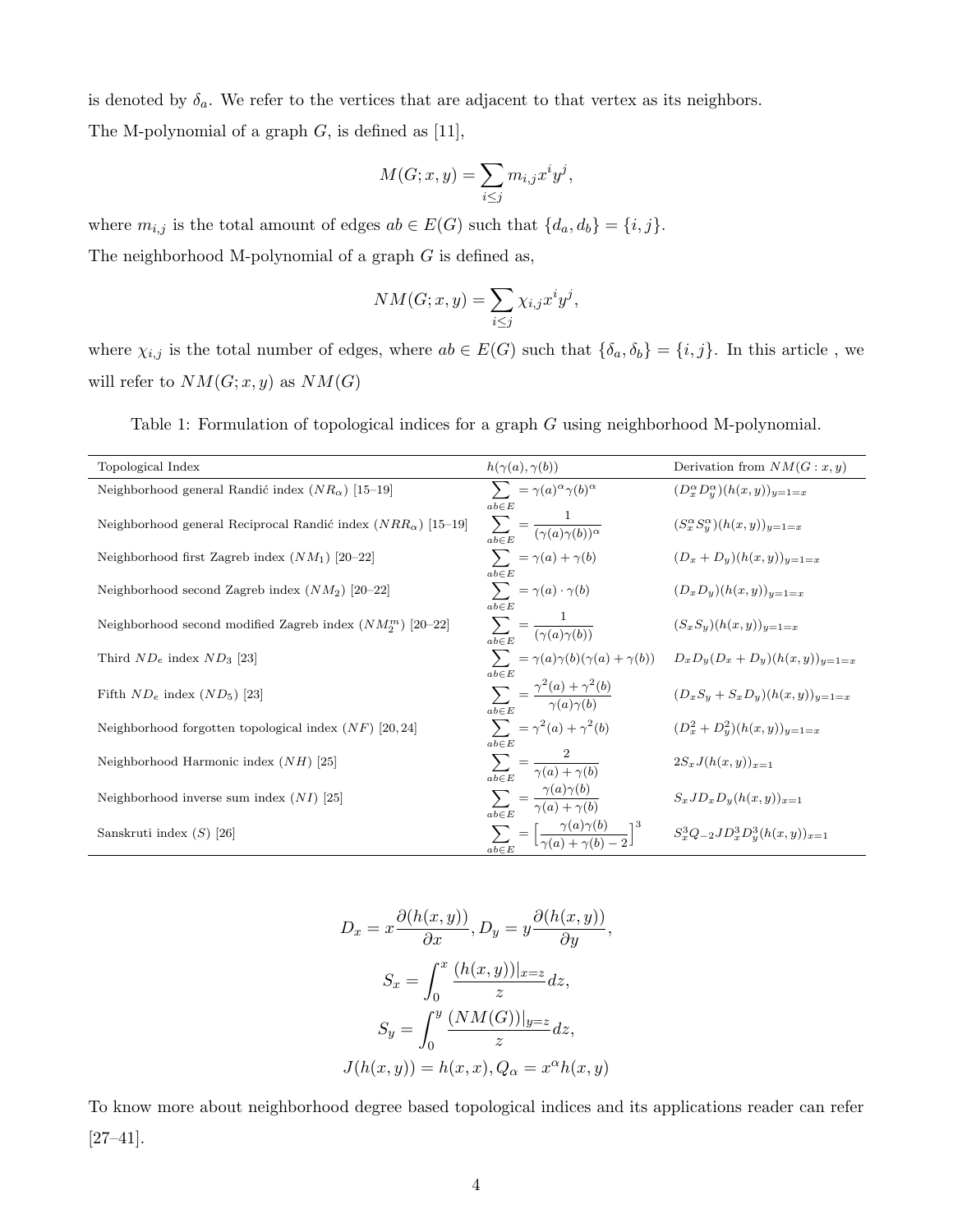## 3 Methodology

The chemical structure of supercoronene and its derivatives is treated as a simple graph in this work, and topological indices are computed using the NM-polynomial. Edge partition, neighborhood vertex partition, and other combinatorial techniques are employed in the computation of the findings. The numerical values of NM-polynomial graphs are represented using ORIGIN software.

#### 4 Supercoronene

In this section, we discuss the neighborhood M-polynomial and degree sum based topological indices of supercorenene. Let  $G_1$  be a graph of supercoronene represented as  $SC(n)$ ,  $n \geq 1$ . Then the total number of vertices and edges of the  $SC(n)$  are  $18n^2 + 54n + 6$ , and  $27n^2 + 57n - 24$  respectively.

Table 2: The edge partition of  $SC(n)$  based on the neighborhood degree-sum of adjacent vertices.

| $(\delta_a, \delta_b)$ Where $ab \in E(G_1)$ Total number of edges |                    |
|--------------------------------------------------------------------|--------------------|
| (4, 5)                                                             | 24                 |
| (5, 5)                                                             | $6n-12$            |
| (5, 8)                                                             | 12n                |
| (6, 8)                                                             | 12                 |
| (8, 8)                                                             | $6n+6$             |
| (8, 9)                                                             | $12n + 12$         |
| (9,9)                                                              | $27n^2 + 39n - 42$ |
|                                                                    |                    |

#### 4.1 NM-polynomial of Supercoronene  $SC(n)$

Consider a chemical graph  $G_1$  for supercoronene. By using NM-polynomial definition and Table 2, we arrive at

$$
NM(G_1, x, y) = \sum_{i \leq j} E_{i,j}(G_1) x^i y^j
$$
  
=  $\sum_{4 \leq 5} |E_{4,5}|(G_1) x^4 y^5 + \sum_{5 \leq 5} |E_{5,5}|(G_1) x^5 y^5 + \sum_{5 \leq 8} |E_{5,8}|(G_1) x^5 y^8 + \sum_{6 \leq 8} |E_{6,8}|(G_1) x^6 y^8$   
+  $\sum_{8 \leq 8} |E_{8,8}|(G_1) x^8 y^8 + \sum_{8 \leq 9} |E_{8,9}|(G_1) x^8 y^9 + \sum_{9 \leq 9} |E_{9,9}|(G_1) x^9 y^9$   
=  $24x^4 y^5 + (6n - 12)x^5 y^5 + (12n)x^5 y^8 + 12x^6 y^8 + (6n + 6)x^8 y^8$   
+  $(12n + 12)x^8 y^9 + (27n^2 + 39n - 42)x^9 y^9$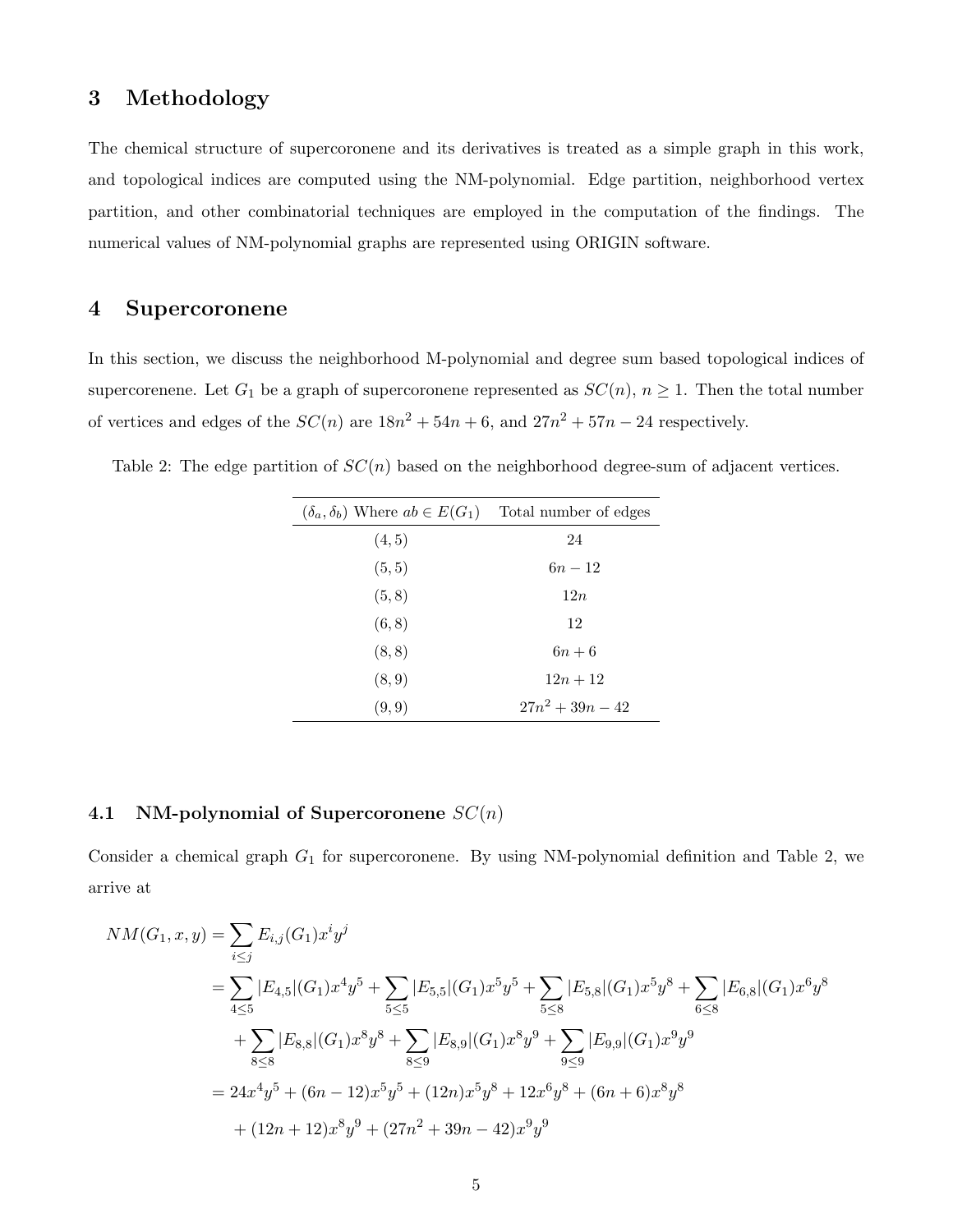### 4.2 Neighborhood degree-based topological indices of supercoronene graph

The NM-polynomial of supercoronene graph  ${\cal G}_1$  is as follows:

$$
NM(G_1, x, y) = 24x^4y^5 + (6n - 12)x^5y^5 + (12n)x^5y^8 + 12x^6y^8 + (6n + 6)x^8y^8
$$

$$
+ (12n + 12)x^8y^9 + (27n^2 + 39n - 42)x^9y^9
$$

Then,

$$
D_xh(x,y) = 96x^4y^5 + 5(6n - 12)x^5y^5 + 60nx^5y^8 + 72x^6y^8 + 8(6n + 6)x^8y^8
$$
  
+ 8(12n + 12)x^8y^9 + 9(27n^2 + 39n - 42)x^9y^9  

$$
D_yh(x,y) = 120x^4y^5 + 5(6n - 12)x^5y^5 + 96nx^5y^8 + 96x^6y^8 + 8(6n + 6)x^8y^8
$$
  
+ 9(12n + 12)x^8y^9 + 9(27n^2 + 39n - 42)x^9y^9  
(D<sub>x</sub> + D<sub>y</sub>)h(x, y) = 216x^4y^5 + 10(6n - 12)x^5y^5 + 156nx^5y^8 + 168x^6y^8 + 16(6n + 6)x^8y^8  
+ 17(12n + 12)x^8y^9 + 18(27n^2 + 39n - 42)x^9y^9  
D<sub>x</sub>D<sub>y</sub>h(x, y) = 480x^4y^5 + 25(6n - 12)x^5y^5 + 480nx^5y^8 + 576x^6y^8 + 64(6n + 6)x^8y^8  
+ 72(12n + 12)x^8y^9 + 81(27n^2 + 39n - 42)x^9y^9  
(D<sub>x</sub><sup>2</sup> + D<sub>y</sub><sup>2</sup>)h(x, y) = 984x^4y^5 + 50(6n - 12)x^5y^5 + 1068nx^5y^8 + 1200x^6y^8 + 128(6n + 6)x^8y^8  
+ 145(12n + 12)x^8y^9 + 162(27n^2 + 39n - 42)x^9y^9  
(D<sub>x</sub><sup>2</sup> + D<sub>y</sub><sup>2</sup>)h(x, y) = (24)(20°)x^4y^5 + 25<sup>6</sup>(6n - 12)x^5y^5 + (12n)(40°)x^5y^8 + (12)(6n + 6)x^8y^8  
+ (6n + 6)(64°

$$
+ (6n+6)\frac{x^8}{8^\alpha}\frac{y^8}{8^\alpha} + (12n+12)\frac{x^8}{8^\alpha}\frac{y^9}{9^\alpha} + (27n^2+39n-42)\frac{x^9}{9^\alpha}\frac{y^9}{9^\alpha}
$$

$$
(S_yD_x + S_xD_y)h(x,y) = \left(\frac{246}{5}\right)x^4y^5 + (12n-24)x^5y^5 + \left(\frac{1068}{40}\right)nx^5y^8 + 25x^6y^8
$$

$$
+ \left(\frac{1740}{72}n + \frac{1740}{72}\right)x^8y^9 + (54n^2+78n-84)x^9y^9
$$

$$
2S_xJh(x,y) = 2\left[\left(\frac{24}{9}\right)x^9 + \left(\frac{1}{10}\right)(6n-12)x^{10} + \left(\frac{12}{13}\right)nx^{13} + \left(\frac{12}{14}\right)x^{14}\right]
$$

 $y^8$ 

 $4^\alpha$ 

 $+ (6n + 6)\frac{x^8}{200}$ 

 $5^\alpha$ 

 $5^\alpha$ 

 $y^9$ 

 $6^\alpha$ 

 $8^\alpha$ 

 $y^9$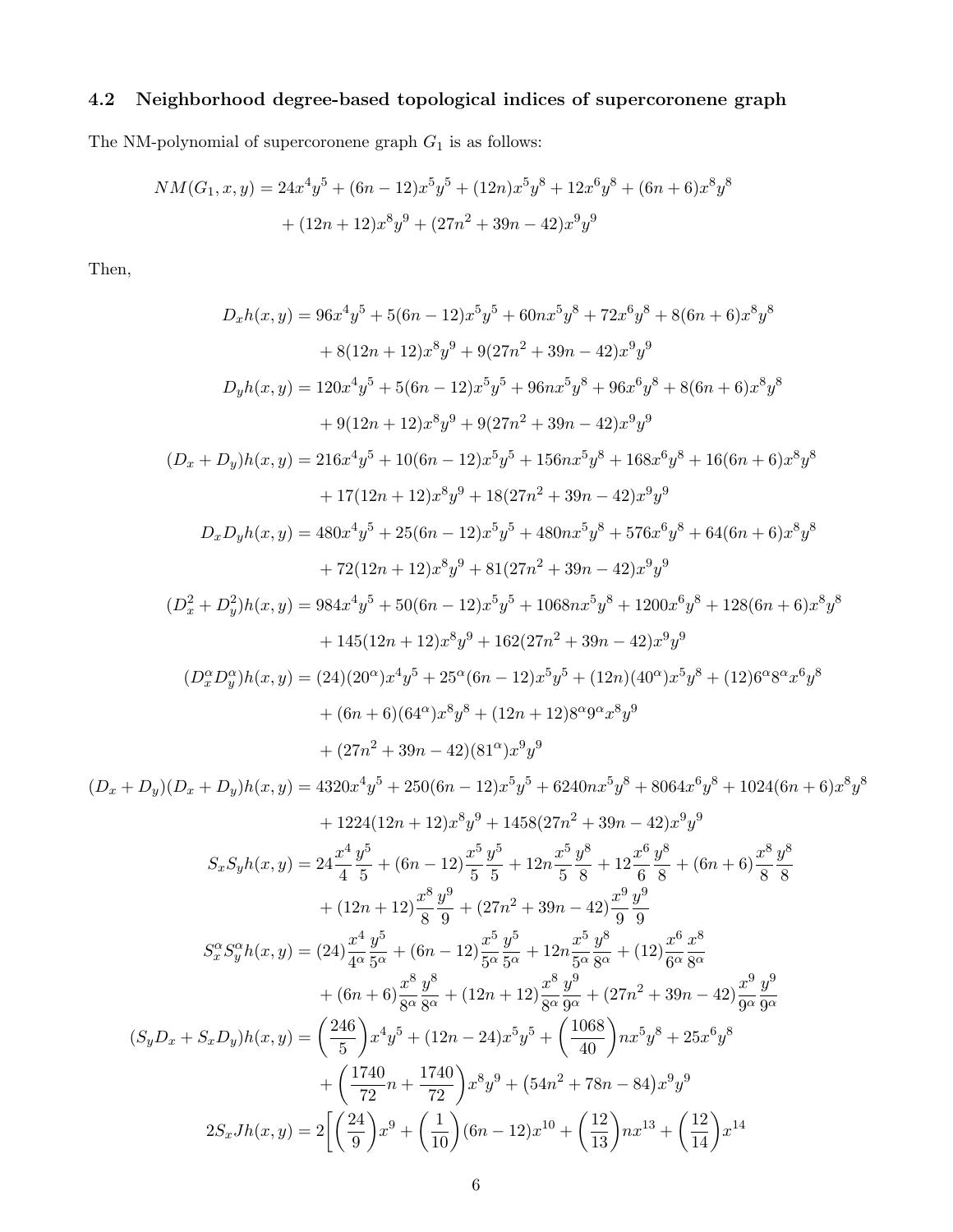$$
+\left(\frac{1}{16}\right)(6n+6)x^{16} + \left(\frac{1}{17}\right)(12n+12)x^{17} \n+\left(\frac{1}{18}\right)(27n^2+39n-42)x^{18}\n\Bigg] \nS_xJD_xD_yh(x,y) = \left[\left(\frac{480}{9}\right)x^9 + \left(\frac{25}{10}\right)(6n-12)x^{10} + \left(\frac{480}{13}\right)nx^{13} + \left(\frac{576}{14}\right)x^{14} \n+\left(\frac{64}{16}\right)(6n+6)x^{16} + \left(\frac{72}{17}\right)(12n+12)x^{17} \n+\left(\frac{81}{18}\right)(27n^2+39n-42)x^{18}\right]\nS_x^3Q_{-2}JD_x^3D_y^3h(x,y) = \left[\left(\frac{192000}{343}\right)x^7 + \left(\frac{15625}{512}\right)(6n-12)x^8 + \left(\frac{768000n}{1331}\right)x^{11} + \left(\frac{110592}{1728}\right)x^{12} \n+\left(\frac{262144}{2744}\right)(6n+6)x^{14} + \left(\frac{373248}{3375}\right)(12n+12)x^{15} \n+\left(\frac{531441}{4096}\right)(27n^2+39n-42)x^{16}\right]
$$

Using the above results in Table 1, we obtain

- (i)  $NM_1(G_1) = 486n^2 + 1218n 192.$
- (ii)  $NM_2(G_1 = 2187n^2 + 5037n 1398.$
- (iii)  $^{m}NM_2(G_1) = \frac{1}{3}n^2 + \frac{27689}{21600}n + \frac{15377}{21600}$ .
- (iv)  $ND_3(G_1) = 39366n^2 + 85434n 31020.$
- (v)  $NF(G_1) = 4374n^2 + 10194n 2712.$
- (vi)  $NR_{\alpha}(G_1) = 24(20)^{\alpha} + (6n 12)(25)^{\alpha} + 12n(40)^{\alpha} + 12(48)^{\alpha} + (6n + 6)(64)^{\alpha} + (12n + 12)(72)^{\alpha}$  $+ (27n^2 + 39n - 42)(81)^{\alpha}.$
- (vii)  $NRR_{\alpha}(G_1) = 24(\frac{1}{20^{\alpha}}) + (6n 12)(\frac{1}{25^{\alpha}}) + 12n(\frac{1}{40^{\alpha}}) + 12(\frac{1}{48^{\alpha}}) + (6n + 6)(\frac{1}{64^{\alpha}}) + (12n + 12)(\frac{1}{72^{\alpha}})$  $+ (27n^2 + 39n - 42)(\frac{1}{81^{\alpha}}).$
- (viii)  $ND_5(G_1) = 54n^2 + \frac{26247}{10}n + \frac{12371}{5}$  $rac{371}{5}$ .
- (ix)  $NH(G_1) = 3n^2 + \frac{477}{50}n + \frac{107}{50}$ .
- (x)  $NI(G_1) = \frac{243}{2}n^2 + \frac{3542}{5}$  $\frac{542}{5}n - \frac{497}{10}$ .
- (xi)  $S(G_1) = \frac{17516}{5}n^2 + \frac{15441}{2}$  $\frac{441}{2}n + 107240.$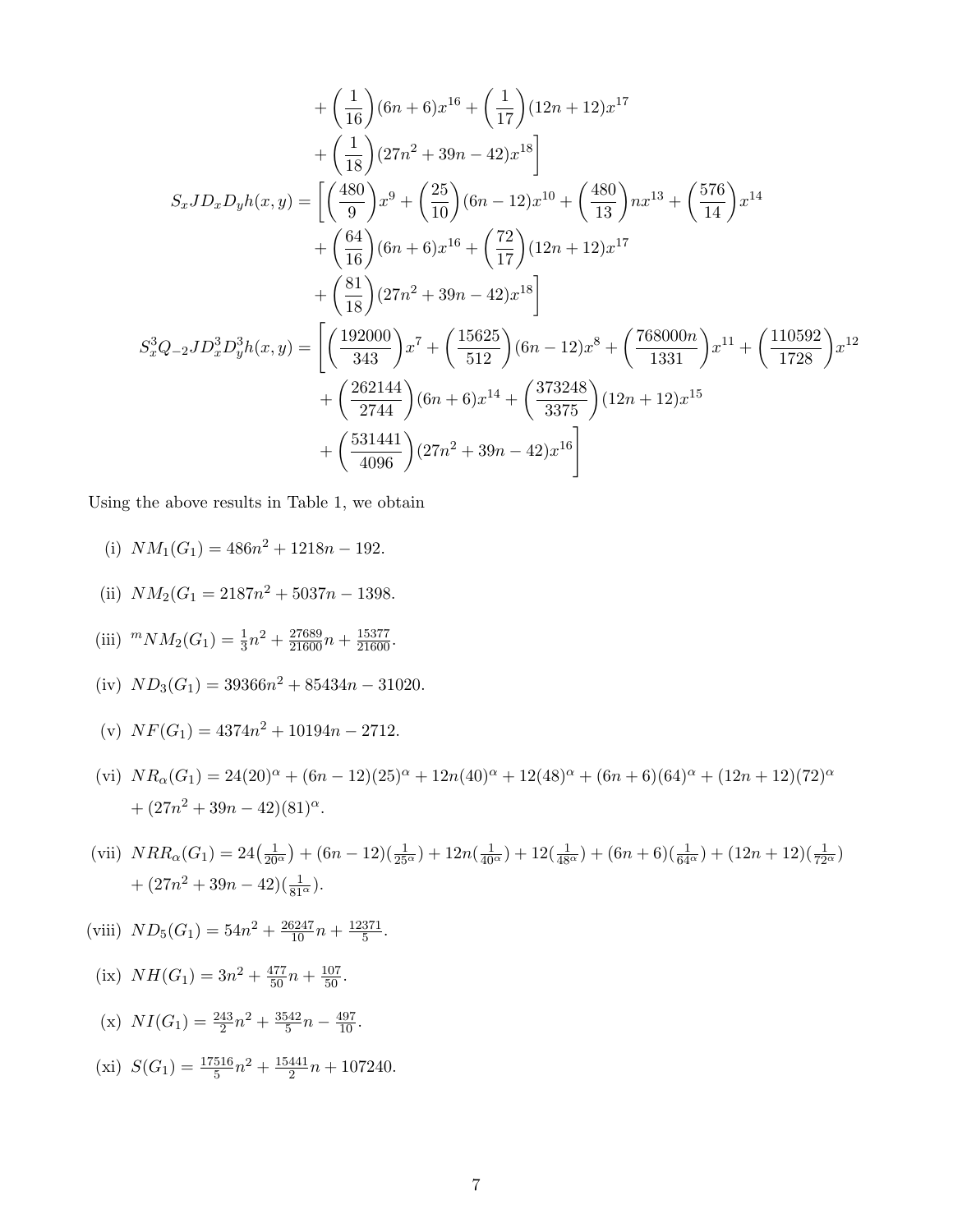## 5 Cove-hexabenzocoronene

In this section, we discuss the neighborhood M-polynomial and degree sum based topological indices of cove-hexabenzocoronene. Let  $G_2$  be a graph of cove-hexabenzocoronene is represented as  $cHBC(n)$ ,  $n \geq 1$ . Then the total number of vertices and edges of the  $covHBC(n)$  are  $54n^2 - 90n + 42$ , and  $81n^2 - 147n + 72$  respectively.

Table 3: The edge partition of  $cHBC(n)$  based on the neighborhood degree-sum of adjacent vertices.

| $(\delta_a, \delta_b)$ Where $ab \in E(G_2)$ Total number of edges |                      |
|--------------------------------------------------------------------|----------------------|
| (4,4)                                                              | 6                    |
| (4, 5)                                                             | $12n - 12$           |
| (5, 8)                                                             | $12n - 12$           |
| (6, 8)                                                             | $12n - 12$           |
| (8, 8)                                                             | $6n+6$               |
| (8, 9)                                                             | $24n - 36$           |
| (9, 9)                                                             | $81n^2 - 213n + 132$ |

#### 5.1 NM-polynomial of cove-hexabenzocoronene $(cHBC(n))$

Consider a chemical graph  $G_2$  for cove-hexabenzocoronene. By using NM-polynomial definition and Table 3, we arrive at

$$
NM(G_2, x, y) = \sum_{i \leq j} E_{i,j}(G_2) x^i y^j
$$
  
=  $\sum_{4 \leq 4} |E_{4,4}| (G_2) x^4 y^4 + \sum_{4 \leq 5} |E_{4,5}| (G_2) x^4 y^5 + \sum_{5 \leq 8} |E_{5,8}| (G_2) x^5 y^8$   
+  $\sum_{6 \leq 8} |E_{6,8}| (G_2) x^6 y^8 + \sum_{8 \leq 8} |E_{8,8}| (G_2) x^8 y^8 + \sum_{8 \leq 9} |E_{8,9}| (G_2) x^8 y^9 + \sum_{9 \leq 9} |E_{9,9}| (G_2) x^9 y^9$   
=  $6x^4 y^4 + (12n - 12)x^4 y^5 + (12n - 12)x^5 y^8 + (12n - 12)x^6 y^8 + (6n + 6)x^8 y^8$   
+  $(24n - 36)x^8 y^9 + (81n^2 - 213n + 132)x^9 y^9$ 

## 5.2 Neighborhood degree-based topological indices of cove-hexabenzocoronene using NM-polynomial

The NM-polynomial of cove-hexabenzocoronene graph  $G_2$  is as follows:

$$
NM(G_2, x, y) = 6x^4y^4 + (12n - 12)x^4y^5 + (12n - 12)x^5y^8 + (12n - 12)x^6y^8 + (6n + 6)x^8y^8
$$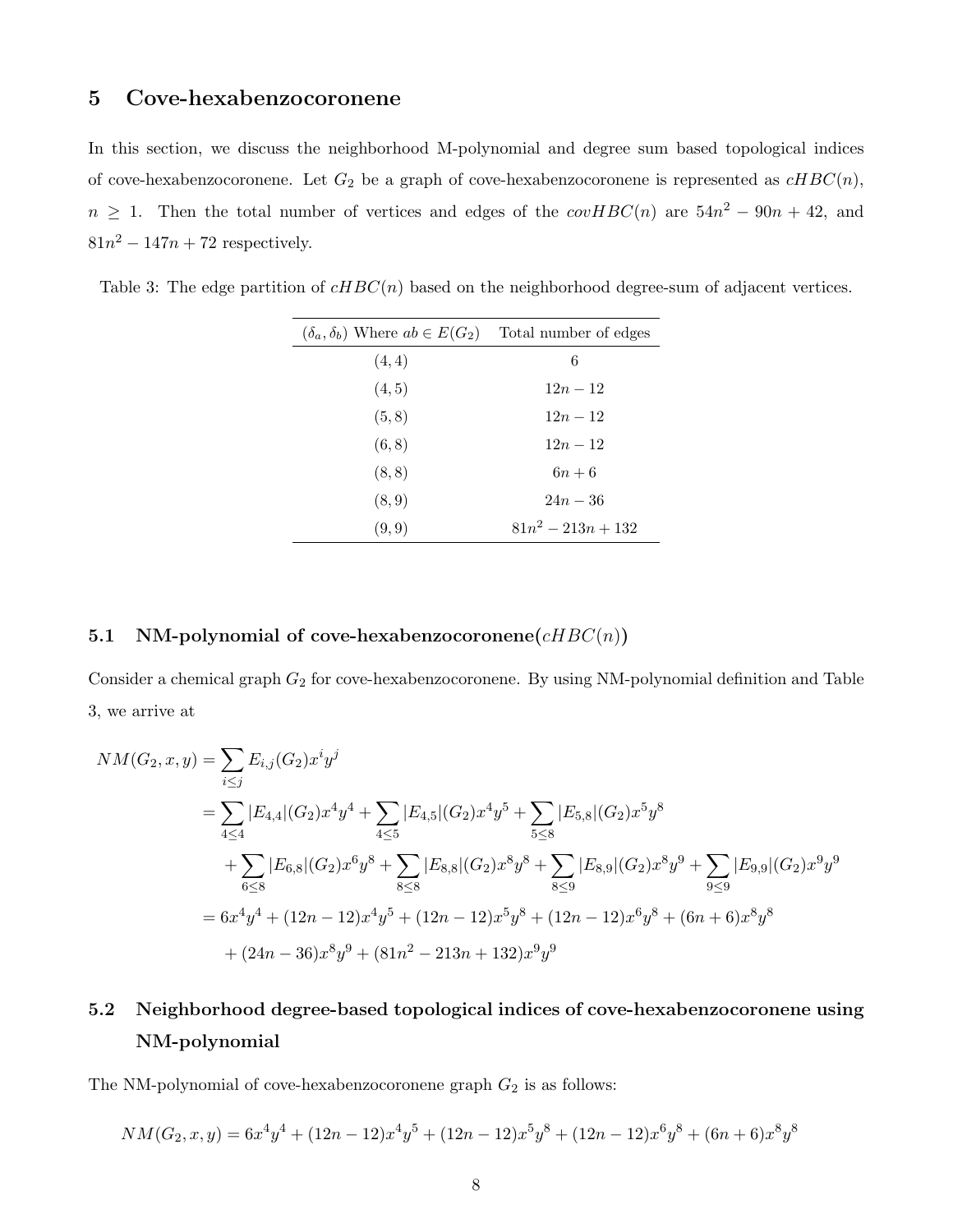$$
+ (24n - 36)x^8y^9 + (81n^2 - 213n + 132)x^9y^9
$$

Then,

$$
D_xh(x,y) = 24x^4y^4 + 4(12n - 12)x^4y^5 + 5(12n - 12)x^5y^8 + 6(12n - 12)x^6y^8
$$
  
+ 8(6n + 6)x<sup>8</sup>y<sup>8</sup> + 8(24n - 36)x<sup>8</sup>y<sup>9</sup> + 9(81n<sup>2</sup> - 213n + 132)x<sup>9</sup>y<sup>9</sup>  

$$
D_yh(x,y) = 24x^4y^4 + 5(12n - 12)x^4y^5 + 8(12n - 12)x^6y^8 + 8(12n - 12)x^6y^8
$$
  
+ 8(6n + 6)x<sup>8</sup>y<sup>8</sup> + 9(24n - 36)x<sup>8</sup>y<sup>9</sup> + 9(81n<sup>2</sup> - 213n + 132)x<sup>9</sup>y<sup>9</sup>  
+ 8(6n + 6)x<sup>8</sup>y<sup>8</sup> + 17(24n - 36)x<sup>8</sup>y<sup>9</sup> + 9(81n<sup>2</sup> - 213n + 132)x<sup>9</sup>y<sup>9</sup>  
+ 16(6n + 6)x<sup>8</sup>y<sup>8</sup> + 17(24n - 36)x<sup>8</sup>y<sup>9</sup> + 18(81n<sup>2</sup> - 213n + 132)x<sup>9</sup>y<sup>9</sup>  

$$
D_xD_yh(x,y) = 96x^4y^4 + 20(12n - 12)x^4y^5 + 43(12n - 12)x^5y^8 + 14(12n - 12)x^6y^8
$$
  
+ 64(6n + 6)x<sup>8</sup>y<sup>8</sup> + 17(24n - 36)x<sup>8</sup>y<sup>9</sup> + 81(81n<sup>2</sup> - 213n + 132)x<sup>9</sup>y<sup>9</sup>  
+ 64(6n + 6)x<sup>8</sup>y<sup>8</sup> + 14(12n - 12)x<sup>4</sup>y<sup>5</sup> + 89(12n - 212)x<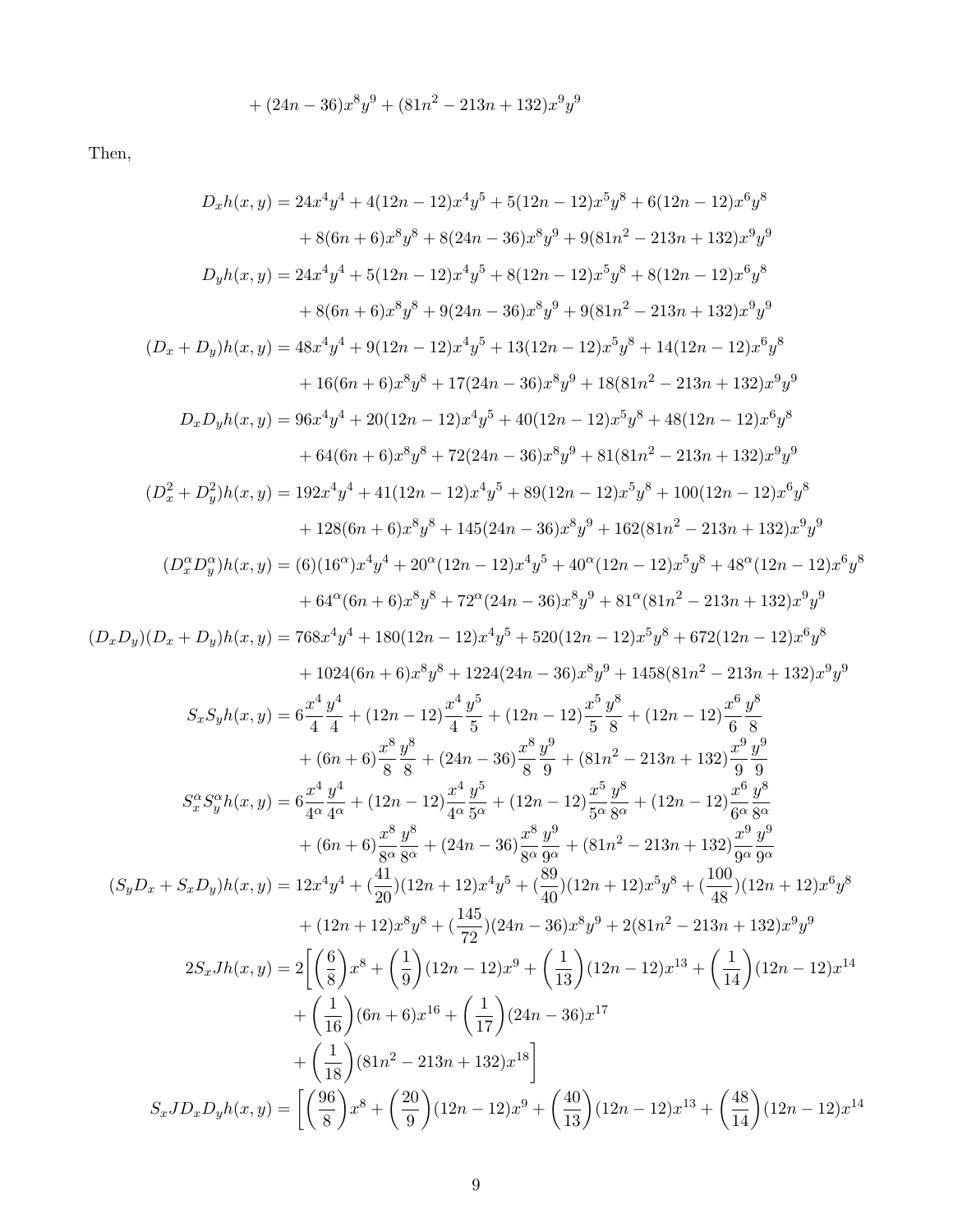$$
+\left(\frac{64}{16}\right)(6n+6)x^{16}+\left(\frac{72}{17}\right)(24n-36)x^{17} +\left(\frac{81}{18}\right)(81n^2-213n+132)x^{18}\bigg] S_x^3Q_{-2}JD_x^3D_y^3h(x,y) = \left[\left(\frac{24576}{216}\right)x^8+\left(\frac{800}{343}\right)(12n-12)x^9+\left(\frac{64000}{1331}\right)(12n-12)x^{13} +\left(\frac{110592}{1728}\right)(12n-12)x^{14}+\left(\frac{262144}{2744}\right)(6n+6)x^{16}+\left(\frac{373248}{3375}\right)(24n-36)x^{17} +\left(\frac{531441}{4096}\right)(81n^2-2123n+1322)x^{18}\right]
$$

Using the above results in Table 1, we get

- (i)  $NM_1(G_2) = 1458n^2 2898n + 1476.$
- (ii)  $NM_2(G_2 = 6561n^2 1384n + 7284.$
- (iii)  $^{m}NM_2(G_2) = n^2 \frac{21}{20}n + \frac{11}{25}$ .
- (iv)  $ND_3(G_2) = 118098n^2 258570n + 138840.$
- (v)  $NF(G_2) = 13122n^2 27498n + 14364.$
- (vi)  $NR_{\alpha}(G_2) = 6(16)^{\alpha} + (12n 12)(20)^{\alpha} + (12n 12)(40)^{\alpha} + (12n 12)(48)^{\alpha} + (6n + 6)(64)^{\alpha}$  $+(24n-36)(72)^{\alpha}+(81n^2-213n+132)(81)^{\alpha}$
- (vii)  $NRR_{\alpha}(G_2) = 6(\frac{1}{16^{\alpha}}) + (12n 12)(\frac{1}{20^{\alpha}}) + (12n 12)(\frac{1}{40^{\alpha}}) + (12n 12)(\frac{1}{48^{\alpha}}) + (6n + 6)(\frac{1}{64^{\alpha}})$  $+ (24n - 36)(\frac{1}{72^{\alpha}}) + (81n^2 - 213n + 132)(\frac{1}{81^{\alpha}}).$
- (viii)  $ND_5(G_2) = 162n^2 \frac{7234}{25}n + \frac{696}{5}$  $\frac{96}{5}$ .
- (ix)  $NH(G_2) = 9n^2 \frac{693}{50}n + \frac{129}{20}$ .

(x) 
$$
NI(G_2) = \frac{729}{2}n^2 - \frac{18203}{25}n + \frac{37279}{100}.
$$

(xi)  $S(G_2) = 10509n^2 - 22784n + 12207.$ 

#### 6 Triangel-shaped discotic graphene

In this section, we discuss the neighborhood M-polynomial and degree sum based topological indices of triangle-shaped discotic graphene. Let  $G_3$  be a graph of triangle-shaped discotic graphene is represented as  $TDG(n)$ , n is odd. Then the total number of vertices and edges of the  $TDG(n)$  are  $3n^2 + 3n$ , and  $(9n^2+3n)/2$  respectively.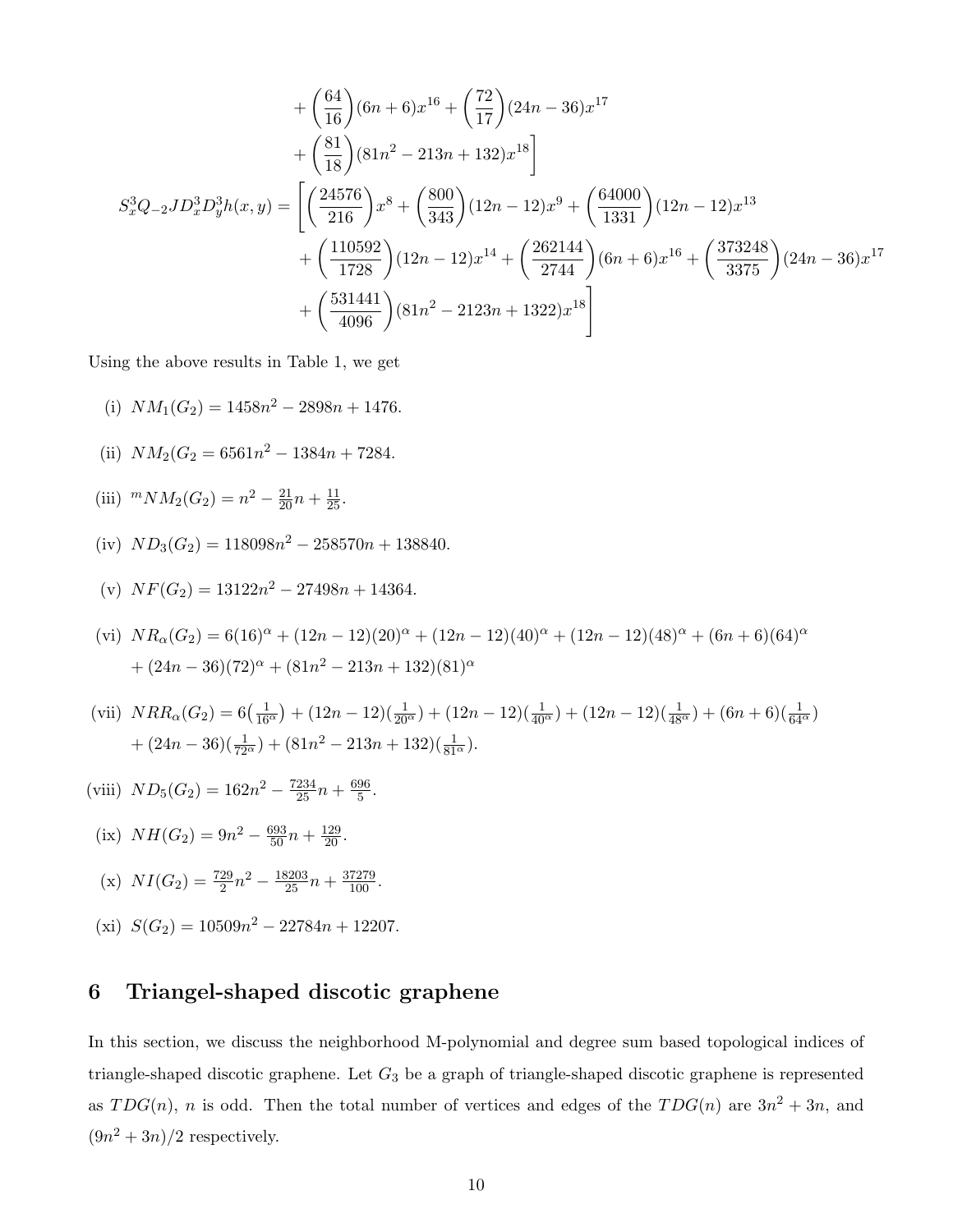#### 6.1 NM-polynomial of triangle-shaped discotic graphene  $TDG(n)$

| $(\delta_a, \delta_b)$ Where $ab \in E(G_3)$ Total number of edges |                                       |
|--------------------------------------------------------------------|---------------------------------------|
| (4, 4)                                                             | 3                                     |
| (4, 5)                                                             | 6                                     |
| (5, 5)                                                             | $3n-6$                                |
| (5, 8)                                                             | $6n-6$                                |
| (8, 8)                                                             | 3n                                    |
| (8, 9)                                                             | $6n - 12$                             |
| (9,9)                                                              | $\frac{9}{2}n^2 - \frac{33}{2}n + 15$ |
|                                                                    |                                       |

Table 4: The edge partition of  $TDG(n)$  based on the neighborhood degree-sum of adjacent vertices.

Consider a chemical graph  $G_3$  for  $TDG(n)$ , by using NM-polynomial definition and Table 4, we arrive at

$$
NM(G_3, x, y) = \sum_{i \leq j} E_{i,j}(G_3) x^i y^j
$$
  
= 
$$
\sum_{4 \leq 4} |E_{4,4}|(G_3) x^4 y^4 + \sum_{4 \leq 5} |E_{4,5}|(G_3) x^4 y^5 + \sum_{5 \leq 5} |E_{5,5}|(G_3) x^5 y^5 + \sum_{5 \leq 8} |E_{5,8}|(G_3) x^5 y^8
$$
  
+ 
$$
\sum_{8 \leq 8} |E_{8,8}|(G_3) x^8 y^8 + \sum_{8 \leq 9} |E_{8,9}|(G_3) x^8 y^9 + \sum_{9 \leq 9} |E_{9,9}|(G_3) x^9 y^9
$$
  
= 
$$
3x^4 y^4 + 6x^4 y^5 + (3n - 6)x^5 y^8 + (6n - 6)x^6 y^8 + (3n)x^8 y^8
$$
  
+ 
$$
(6n - 12)x^8 y^9 + \frac{1}{2}(9n^2 - 33n + 30)x^9 y^9
$$

# 6.2 Neighborhood degree-based topological indices of triangle-shaped discotic graphene graph

The NM-polynomial of triangle-shaped discotic graphene graph  $G_3$  is as follows:

$$
NM(G_3, x, y) = 3x^4y^4 + 6x^4y^5 + (3n - 6)x^5y^8 + (6n - 6)x^6y^8 + (3n)x^8y^8
$$

$$
+ (6n - 12)x^8y^9 + \frac{1}{2}(9n^2 - 33n + 30)x^9y^9
$$

Then,

$$
D_xh(x,y) = 12x^4y^4 + 24x^4y^5 + 5(3n - 6)x^5y^5 + 5(6n - 6)x^5y^8 + (24n)x^8y^8
$$

$$
+ 8(6n - 12)x^8y^9 + \frac{9}{2}(9n^2 - 33n + 30)x^9y^9
$$

$$
D_yh(x,y) = 12x^4y^4 + 30x^4y^5 + 5(3n - 6)x^5y^5 + 8(6n - 6)x^5y^8 + (24n)x^8y^8
$$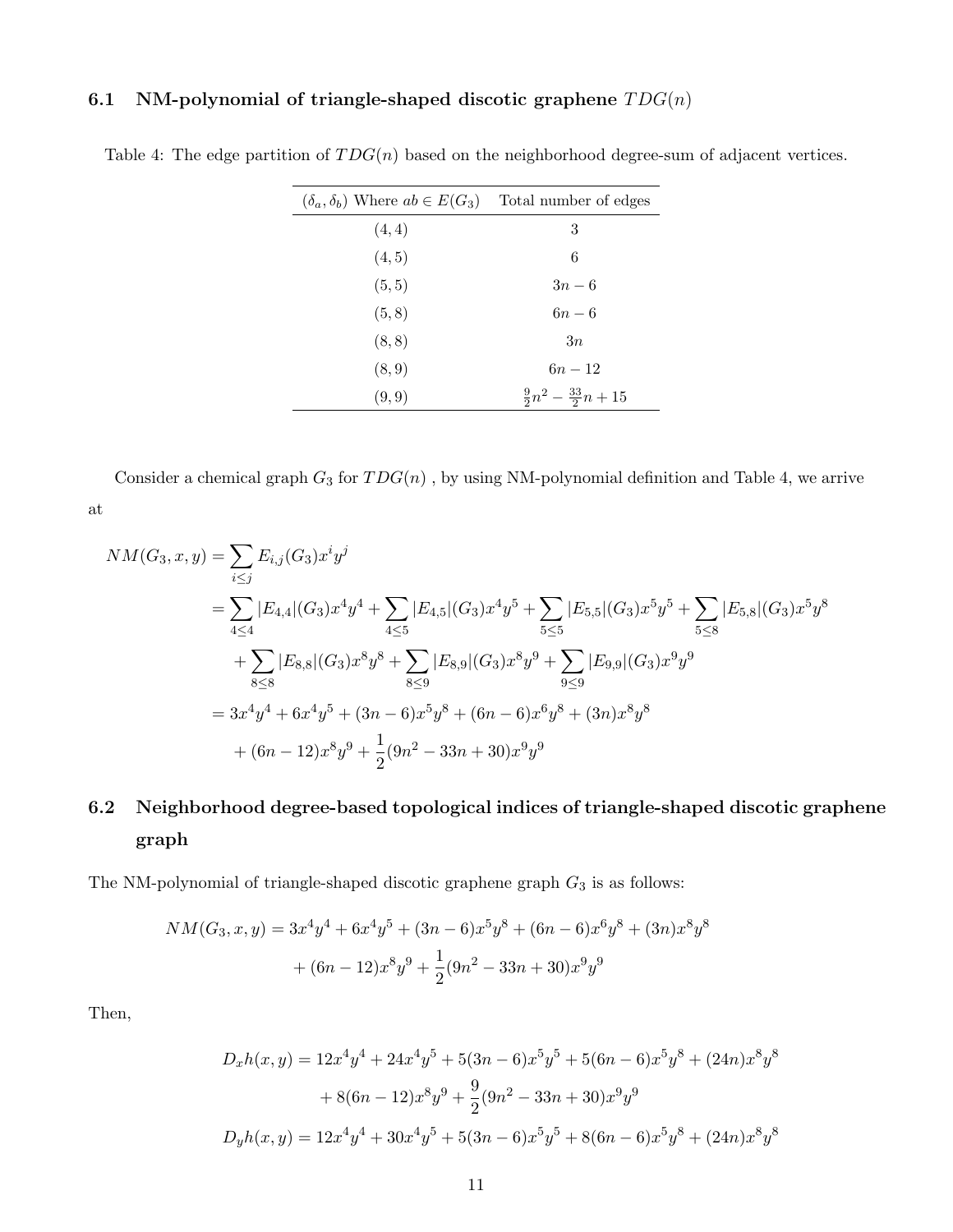$$
+9(6n-12)x^{8}y^{9} + \frac{9}{2}(9n^{2} - 33n + 30)x^{9}y^{9}
$$
\n
$$
(D_{x} + D_{y})h(x, y) = 24x^{4}y^{4} + 54x^{4}y^{5} + 10(3n - 6)x^{5}y^{5} + 13(6n - 6)x^{5}y^{8} + (48n)x^{8}y^{8}
$$
\n
$$
+17(6n - 12)x^{8}y^{9} + 9(9n^{2} - 33n + 30)x^{9}y^{9}
$$
\n
$$
D_{x}D_{y}h(x, y) = 48x^{4}y^{4} + 120x^{4}y^{5} + 25(3n - 6)x^{5}y^{5} + 40(6n - 6)x^{5}y^{8} + (192n)x^{8}y^{8}
$$
\n
$$
+72(6n - 12)x^{8}y^{9} + \frac{51}{2}(9n^{2} - 33n + 30)x^{9}y^{9}
$$
\n
$$
(D_{x}^{2} + D_{y}^{2})h(x, y) = 96x^{4}y^{4} + 216x^{4}y^{5} + 50(3n - 6)x^{5}y^{5} + 65(6n - 6)x^{5}y^{8} + (384n)x^{8}y^{8}
$$
\n
$$
+ 136(6n - 12)x^{8}y^{9} + 81(9n^{2} - 33n + 30)x^{9}y^{9}
$$
\n
$$
(D_{x}^{o}D_{y}^{o})h(x, y) = (3)(16^{o\prime})x^{4}y^{4} + (6)20^{o\cdot}x^{4}y^{5} + (3n - 6)(25^{o\prime})x^{6}y^{5} + (6n - 6)(40^{o\prime})x^{5}y^{8}
$$
\n
$$
+ 136(n - 12)x^{8}y^{9} + 54(9n^{2} - 33n + 30)(81^{o\prime})x^{9}y^{9}
$$
\n
$$
L_{y}^{2}D_{y}^{o})(h(x, y) = (3)(16^{o\prime})x^{4}y^{4} + (6)20^{o\cdot}x^{4}y^{5} + (3n - 6)(2
$$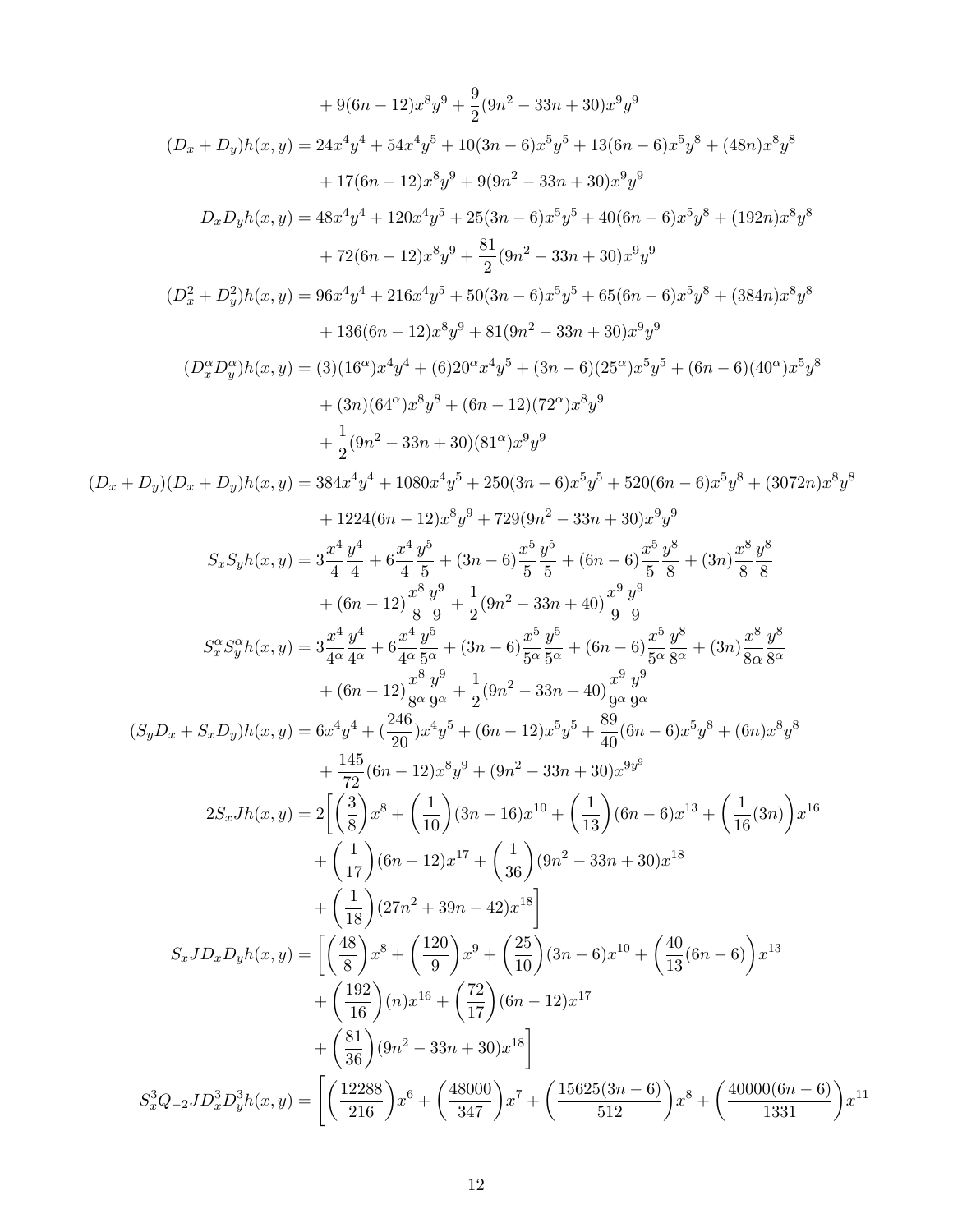$$
+\left(\frac{786432n}{2744}\right)x^{14}+\left(\frac{373248(6n-12)}{3375}\right)x^{15} + \left(\frac{531441}{8192}(27n^2+39n-42)\right)x^{16}
$$

Using the above results in Table 1, we get

(i) 
$$
NM_1(G_3) = 81n^2 - 39n + 6.
$$

(ii) 
$$
NM_2(G_3 = \frac{729}{2}n^2 - \frac{795}{2}n + 129.
$$

(iii) 
$$
{}^mNM_2(G_3) = \frac{139}{2500}n^2 + \frac{393}{2000}n - \frac{29}{250}.
$$

(iv) 
$$
ND_3(G_3) = 6561n^2 - 9771n + 4026.
$$

(v) 
$$
NF(G_3) = 729n^2 - 735n + 108.
$$

(vi) 
$$
NR_{\alpha}(G_3) = (3)(16^{\alpha}) + (6)20^{\alpha} + (3n - 6)(25^{\alpha}) + (6n - 6)(40^{\alpha}) + (3n)(64^{\alpha})
$$
  
  $+ (6n - 12)(72^{\alpha}) + \frac{1}{2}(9n^2 - 33n + 30)(81^{\alpha}).$ 

(vii) 
$$
NRR_{\alpha}(G_3) = 3(\frac{1}{16^{\alpha}}) + 6(\frac{1}{20^{\alpha}}) + (3n - 6)(\frac{1}{25^{\alpha}}) + (6n - 6)(\frac{1}{40^{\alpha}}) + (3n)(\frac{1}{64^{\alpha}}) + (6n - 12)(\frac{1}{72^{\alpha}}) + \frac{1}{2}(9n^2 - 33n + 30)(\frac{1}{81^{\alpha}}).
$$

(viii) 
$$
ND_5(G_3) = 9n^2 + \frac{44333}{10000}n - \frac{12167}{10000}
$$
.

(ix) 
$$
NH(G_3) = \frac{1}{2}n^2 + \frac{1169}{1517}n + \frac{269}{1250}
$$
.

(x) 
$$
NI(G_3) = \frac{81}{4}n^2 - \frac{108767}{10000}n + \frac{20761}{8147}
$$
.

(xi) 
$$
S(G_3) = \frac{116771}{100}n^2 - \frac{305961}{100}n + \frac{56469}{25}
$$
.

Table 5: Numerical comparison of neighborhood degree-based indices of the molecular graph  $SC(n)$ .

| $\boldsymbol{n}$ | $M_1$   | $M_2$  |       |        |              |        | $M_2^{nm}$ S NI $NR_{-\frac{1}{2}}$ $NRR_{-\frac{1}{2}}$ $ND_5$ $NH$ $NF$ |        |        |        | $ND_3$   |
|------------------|---------|--------|-------|--------|--------------|--------|---------------------------------------------------------------------------|--------|--------|--------|----------|
| 2                | 4188    | 17424  | 4.59  | 136690 | 1853.1 35.63 |        | 2087.7                                                                    | 7939.6 | 33.22  | 35172  | 297312   |
| $\mathbf{3}$     | 7836    | 33396  | 7.52  | 161930 | 3169         | 60.98  | 3909.4                                                                    | 10834  | 57.76  | 67236  | 579576   |
|                  | 4 12456 | 53742  | 11.11 | 194170 | 4727.9       | 92.32  | 6217.2                                                                    | 13837  | 88.30  | 108048 | 940572   |
| $5 -$            | - 18048 | 78462  | 15.36 | 233420 | 6529.8       | 129.67 | 9010.9                                                                    | 16948  | 124.84 | 157608 | -1380300 |
| 6.               | 24612   | 107556 | 20.27 | 279680 | 8574.7       | 173.01 | 12291                                                                     | 20166  | 167.38 | 215916 | -1898760 |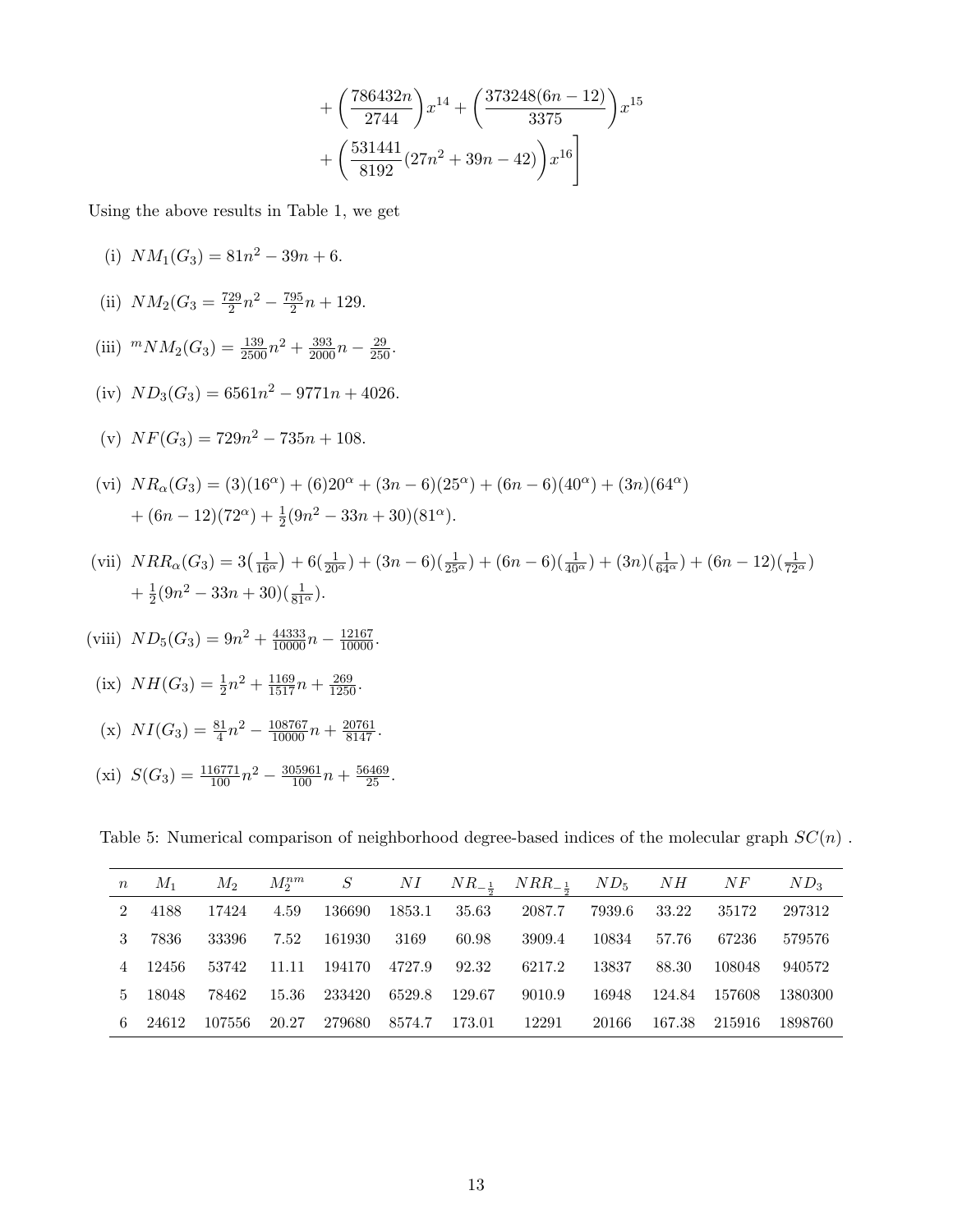

Figure 2: Visualization of numerical values for  $SC(n)$  formulated on degree-sum based descriptors.

Table 6: Numerical comparison of neighborhood degree-based indices of the molecular graph  $cHBC(n)$ .

| $\, n$ | $M_1$  | $M_2$  | $M_2^{nm}$ |        | $S$ $NI$ |        | $NR_{-1}$ $NRR_{-1}$ $ND_5$ |        | NH     | NF     | $ND_3$  |
|--------|--------|--------|------------|--------|----------|--------|-----------------------------|--------|--------|--------|---------|
| 2      | 1512   | 30760  | 2.34       | 8675   | 374.55   | 31.65  | 2004.6                      | 208.48 | 14.73  | 11856  | 94092   |
| 3      | 5904   | 62181  | 6.29       | 38436  | 1468.9   | 56.24  | 3826.3                      | 729.12 | 45.87  | 49968  | 426012  |
|        | 13212  | 106724 | 12.24      | 89215  | 3292.3   | 86.84  | 6134                        | 1573.8 | 95.01  | 114324 | 994128  |
| $5 -$  | -23436 | 164389 | 20.19      | 161012 | 5844.7   | 123.43 | 8927.7                      | 2742.4 | 162.15 | 204924 | 1798440 |
| 6.     | 36576  | 235176 | 30.14      | 253827 | 9126.1   | 166.03 | 12207                       | 4235   | 247.29 | 321768 | 2838948 |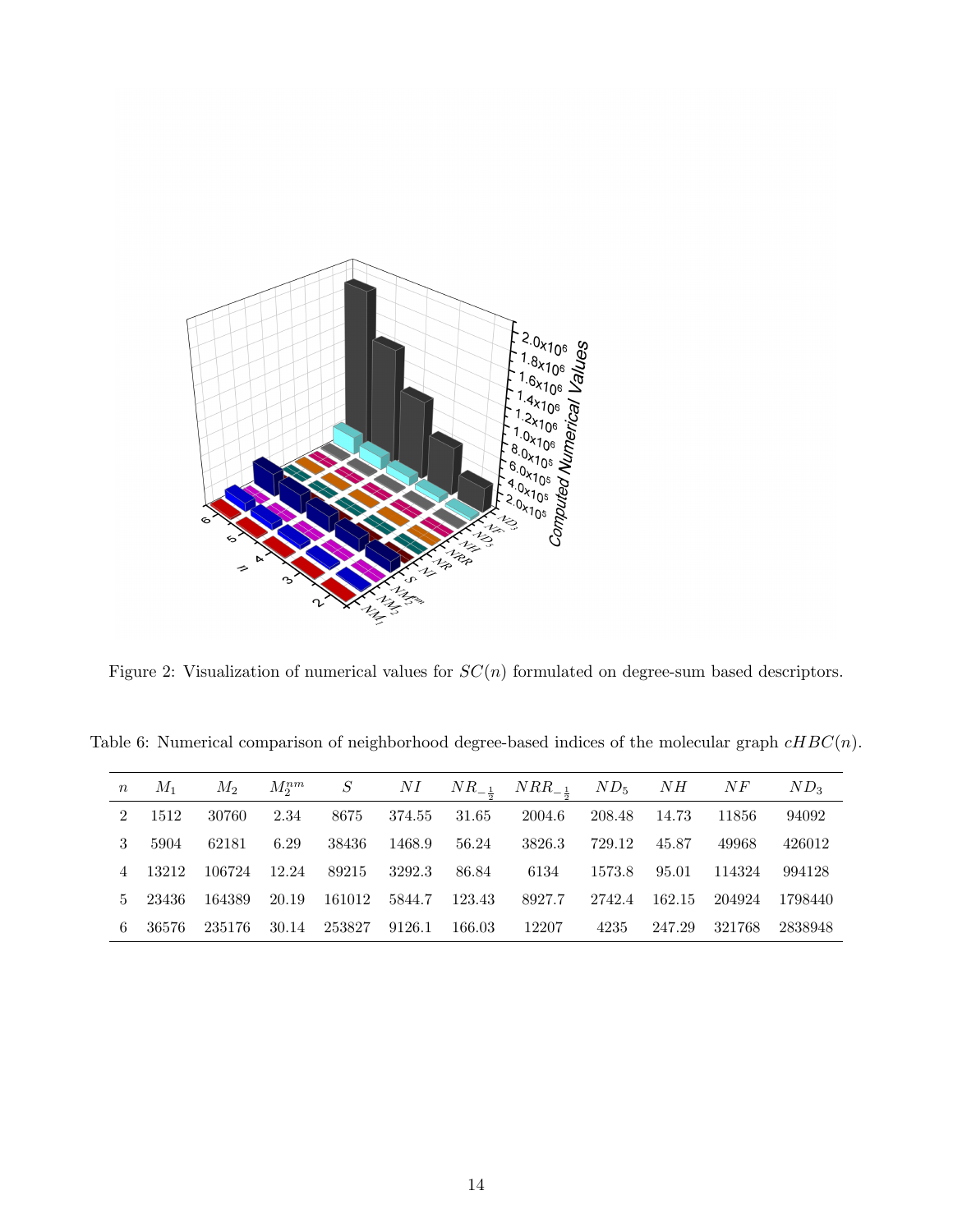

Figure 3: Visualization of numerical values for  $cHBC(n)$  formulated on degree-sum based descriptors.

Table 7: Numerical comparison of neighborhood degree-based indices of the molecular graph  $TDG(n)$ .

| $\,n$ | $M_1$  | $M_2$ |      |             |               |         | $M_2^{nm}$ S NI $NR_{-\frac{1}{2}}$ $NRR_{-\frac{1}{2}}$ $ND_5$ $NH$ $NF$ |        |           |         | $ND_3$   |
|-------|--------|-------|------|-------------|---------------|---------|---------------------------------------------------------------------------|--------|-----------|---------|----------|
|       | 2 252  | 792   | 0.49 | 810.38      | 61.79         | 3.79    | - 124.78                                                                  | 43.64  | 3.75      | 1554    | 10728    |
|       | 3 618  | 2217  | 0.97 |             | 3589.3 152.16 | 7.08    | 306.63                                                                    | 93.08  | 7.02      | 4464    | 33762    |
|       | 4 1146 | 4371  |      | 1.55 8703.7 | 283.04 11.38  |         | 569.49                                                                    | 160.51 | 11.29     | 8832    | 69918    |
|       | 5 1836 | 7254  | 2.25 | 16153       | 454.41        | - 16.68 | 913.35                                                                    | 245.94 | - 16.56 - | - 14658 | - 119196 |
| 6.    | 2688   | 10866 | 3.06 | 25939       | 666.28        | 22.98   | 1338                                                                      | 349.38 | 22.83     | 21942   | 181596   |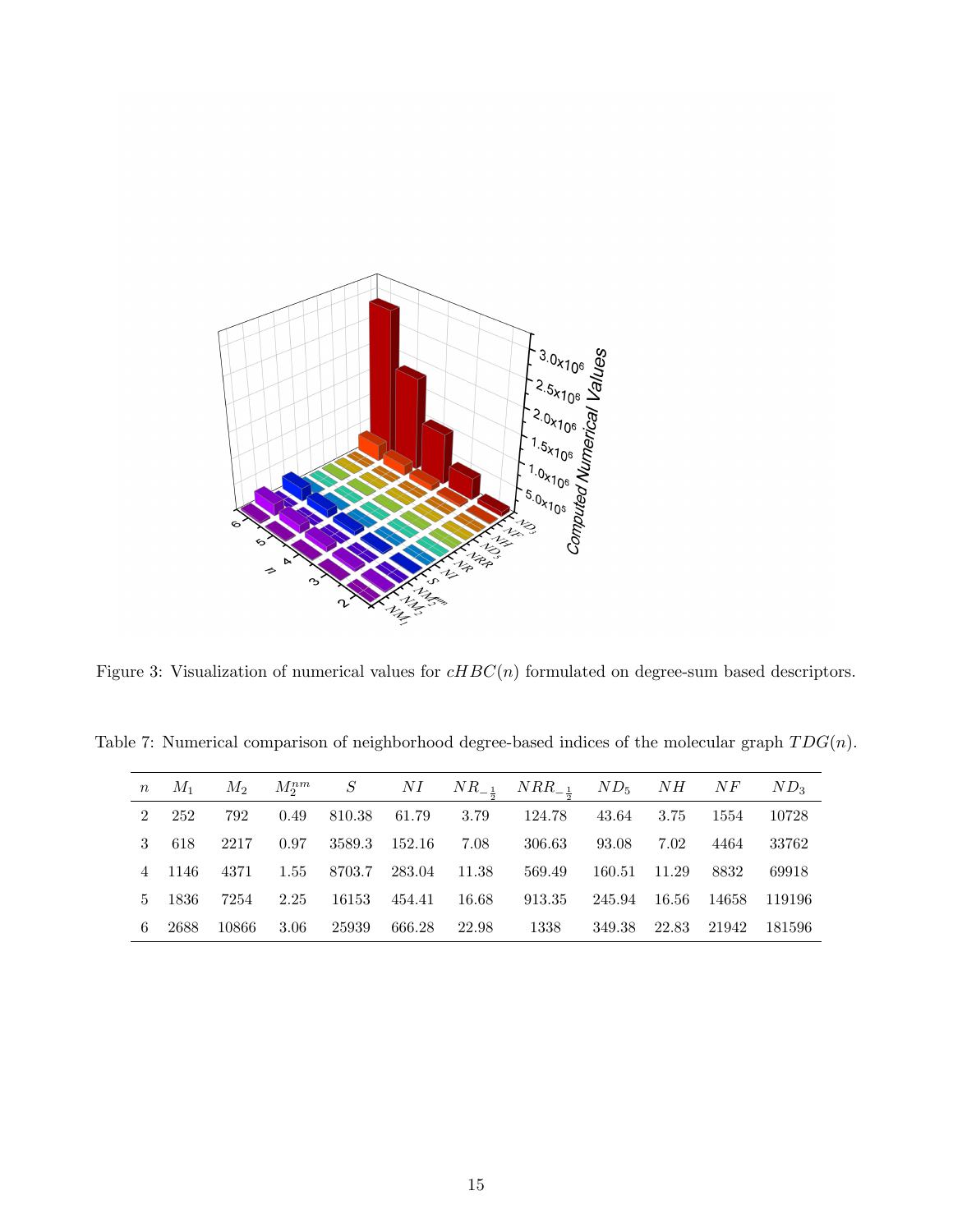

Figure 4: Visualization of numerical values for  $TDG(n)$  formulated on degree-sum based descriptors.

## 7 Conclusion

NM-polynomial methods are used to compute various neighborhood degree based topological indices for the supercoronene, cove-hexabenzocoronene, and triangular-shaped discotic graphene in sections 4, 5 and 6. From Table 5,6, and 7 different values of n are investigated to check the behaviour of indices. The values of topological indices grow as n increases, as shown in Figure 2,3 and 4. Also, among the 11 neighborhood degree based indices evaluated in this study, it is clear that  $ND_3$  has the largest numerical value and that  $NM_2^m$  has the lowest value for every  $n=1$  to 10. Polycyclic aromatic hydrocarbon compounds (PAH) represent molecules comprising at least two consolidated aromatic rings. They are currently of extraordinary interest as potential semiconducting materials for organic field-effect transistors, lightemitting diodes, and solar panels. Finding topological indices are useful to get the physicochemical properties of PAHs. As the molecular descriptors describe the compounds structural properties, the results obtained here act as a vital tool for understanding the significance of these large-sized aromatic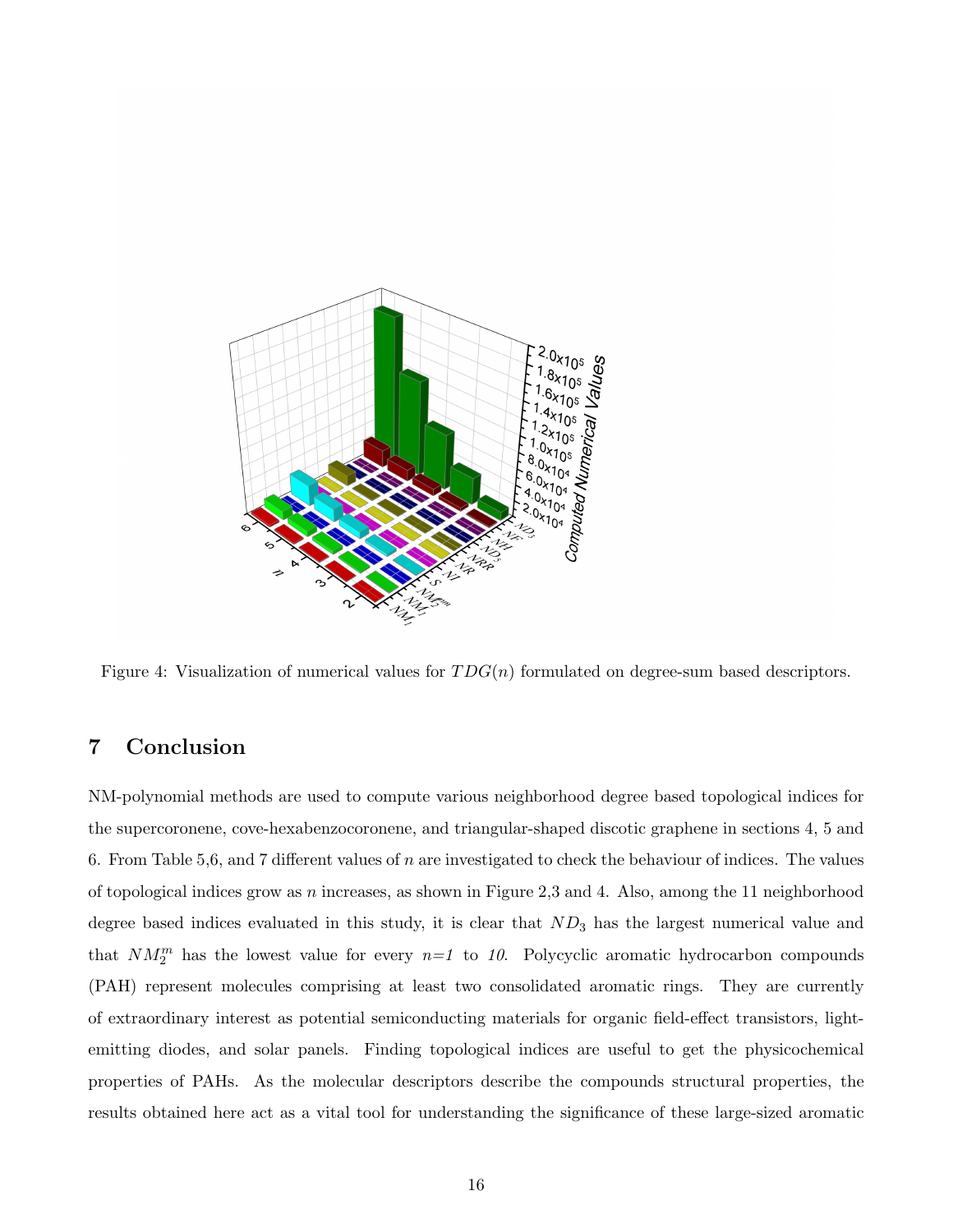compounds in various fields including predictive toxicology, materials science, astrochemistry, and drug discovery. The values presented in this article would reduce the routine laboratory work in the study of the physicochemical properties of supercoronene, cove-hexabenzocoronene, and triangle-shaped discotic graphene.

#### ORCID IDs:

- S. Govardhan : https://orcid.org/0000-0003-2093-8189
- S. Roy : https://orcid.org/0000-0002-5542-6581
- S. Prabhu : https://orcid.org/0000-0002-1922-910X
- J.-B. Liu : https://orcid.org/0000-0002-9620-7692

#### References

- [1] H. Wiener, Structural determination of paraffin boiling points. J. Am. Chem. Soc, 69(1) (1947) 17–20.
- [2] R.G. Harvey, Polycyclic aromatic hydrocarbons. J. Am. Chem. Soc, 120(34) (1998) 8901–8902.
- [3] P.D. Boehm, C.P. Loreti, A.B. Rosenstein, P.M. Rury, A guide to polycyclic aromatic hydrocarbons for the non-specialist. American petroleum institute, Washington D.C. Special publication number 4714 (2002) 54.
- [4] A. Bjorseth, T. Ramdahl, Handbook of polycyclic aromatic hydrocarbons. 2 (1985).
- [5] J. Masih, A. Masih, A. Kulshrestha, R. Singhvi, A. Taneja, Characteristics of polycyclic aromatic hydrocarbons in indoor and outdoor atmosphere in the north central part of India. J. Hazard. Mater, 177(1–3) (2010) 190–198.
- [6] M. Akyuz, H. Cabuk, Gas-particle partitioning and seasonal variation of polycyclic aromatic hydrocarbons in the atmosphere of zonguldak. Turkey, Sci. Total Environ, 408(22) (2010) 5550–5558.
- [7] N.E. Kaminski, B.L. Faubert Kaplan, M.P. Holsapple, Casarett and Doulls Toxicology, the basic science of poisons, CD Klaassen. Mc-Graw Hill, Inc., New York, 2008.
- [8] M.D. Watson, A. Fechtenkotter, K. Mullen, Big is beautiful aromaticity revisited from the viewpoint of macromolecular and supramolecular benzene chemistry. Chem. Rev, 101 (2001) 1267– 1300.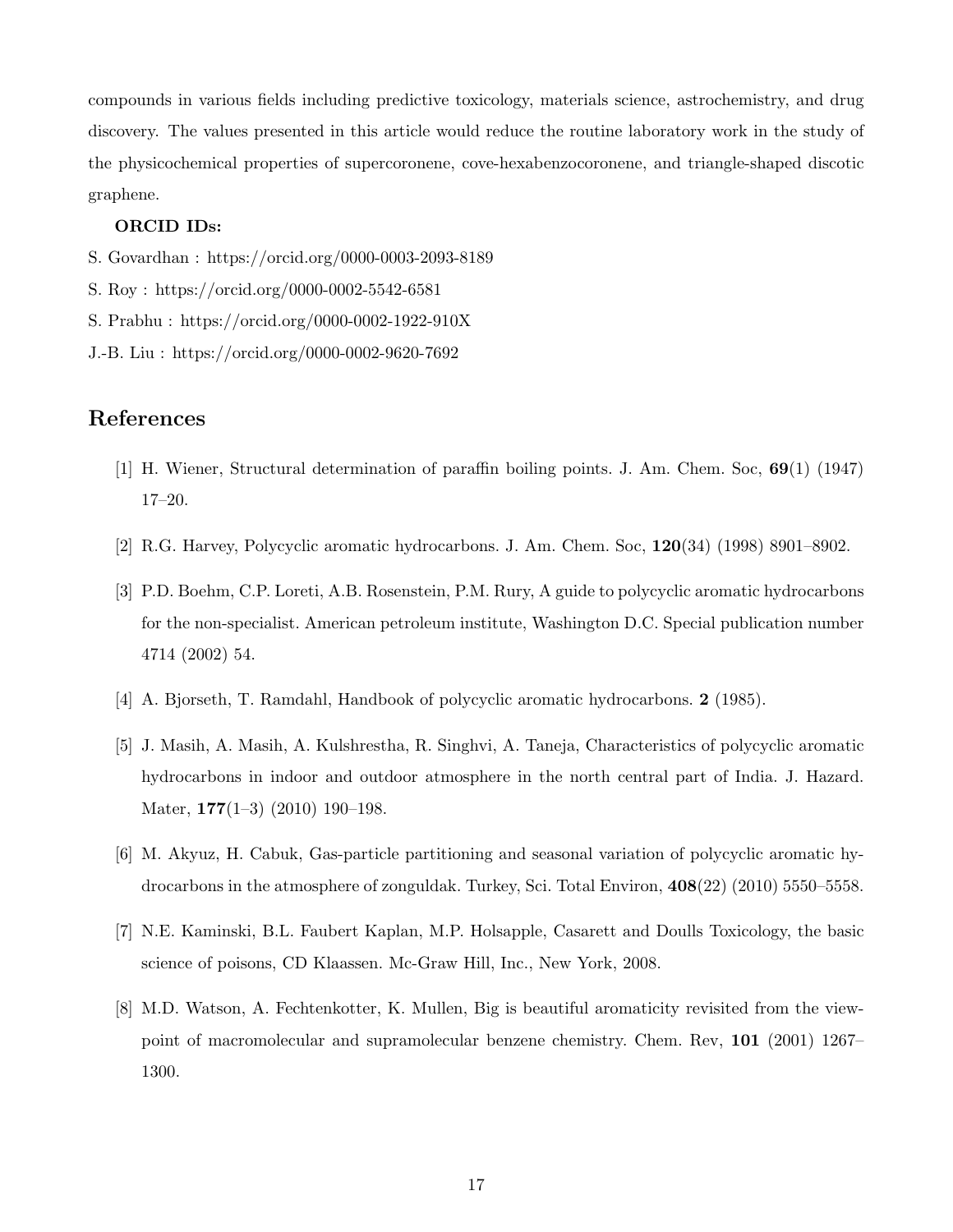- [9] Y. Chen, T. Marszalek, T. Fritz, M. Baumgarten, M. Wagnar, W. Pisula, L. Chen, K. M¨ullen, Contorted polycyclic aromatic hydrocarbons with cove regions and zig-zag edges. Chem. Commun, 53(60) (2017) 8474–8477.
- [10] X. Feng, M. Liu, W. Pisula, M. Takase, J. Li, K. M¨ullen, Supramolecular organization and photovoltaics of triangle-shaped discotic graphene with swallow-tailed alkyl substitutes. Adv. Mater, 20(14) (2008) 2684–2689.
- [11] E. Deutsch, S. Klavžar, M-Polynomial and degree-based topological indices. Iranian J. Math. Chem, 6(2) (2015) 93–102.
- [12] M.O Alberston, The irregularity of graph. Ars combinatoria, 46 (1997) 219–225.
- [13] A. Graovac, M. Ghorbani, A new version of atom-bond connectivity index. Acta chimica slovenica, 57(3) (2010) 609612.
- [14] M. Randić, X. Guo, Giant benzenoid hydrocarbons: Superphenalene resonance energy. New J. Chem, 23(2) (1999) 251–260.
- [15] M. Randić, Quantitative structure property relationship: Boiling points of planar benzenoids. New J. Chem, 20 (1996) 1001–1009.
- [16] M. Randić, On the characterization of molecular branching. J. Am. Chem. Soc,  $97(23)$  (1975) 6609–6615.
- [17] S. Hayat, M. Imran, J.-B. Liu, Correlation between the estrada index and π-electron energies for benzenoid hydrocarbons with applications to boron nanotubes. Int. J. Quantum Chem, 119 (2019) 1–13.
- [18] X. Li, I. Gutman, Mathematical aspects of Randić type molecular descriptors. Croatica chemica acta, 79 (2006).
- [19] M.C. Shanmukha, N.S. Basavarajappa, K.C. Shilpa, A. Usha, Degree-based topological indices on anticancer drugs with QSPR analysis. Heliyon 6 (2020) 1–9.
- [20] S. Mondal, N. De, A. Pal, On some new neighborhood degree-based indices for some oxide and silicate networks. J. Multidiscip. Res, 2(3) (2019) 384-409.
- [21] I. Gutman, N. Trinajstić, Graph theory and molecular orbitals. Total  $\pi$  electron energy of alternant hydrocarbons. Phys. Lett, 17(4) (1972) 535-538.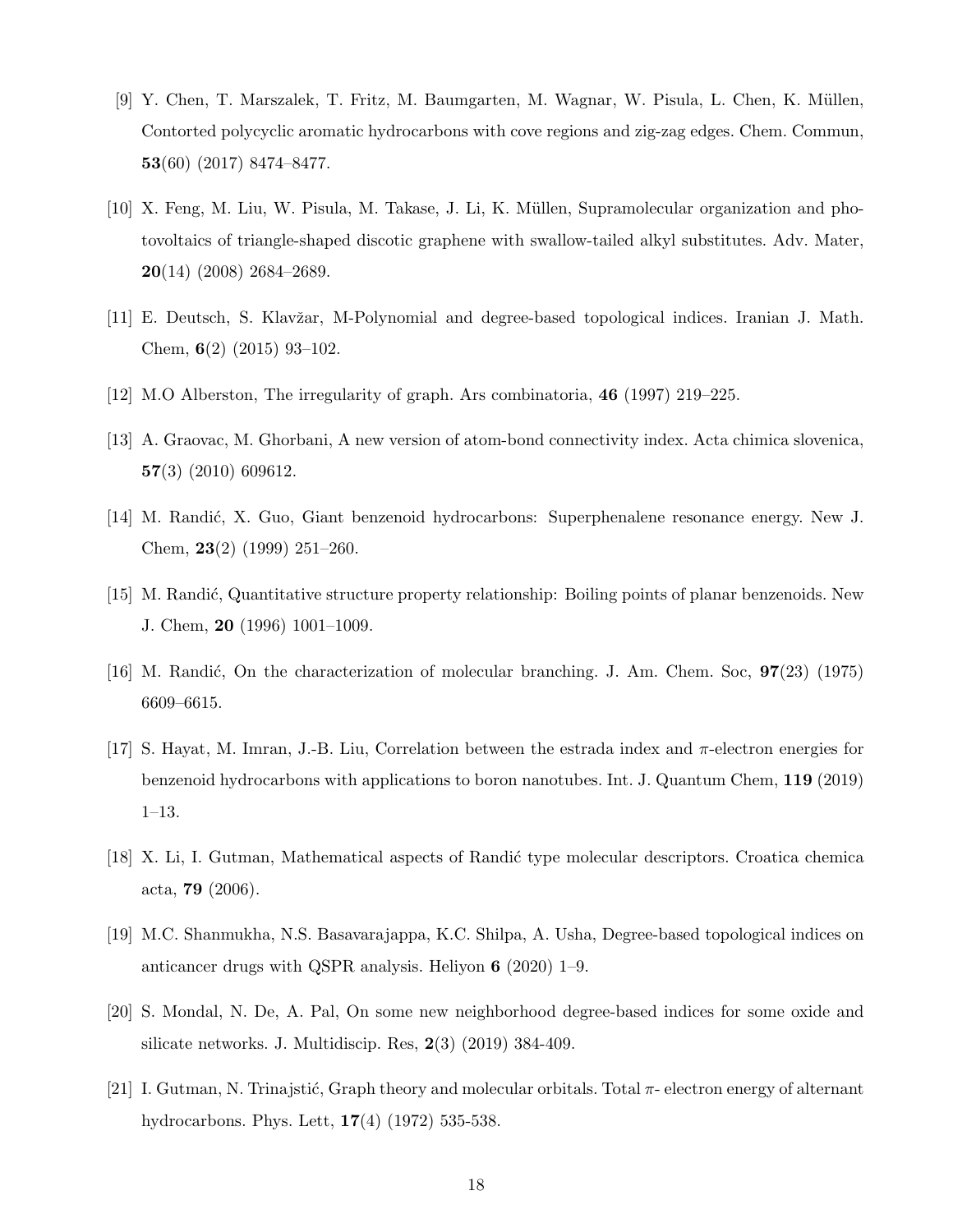- [22] A. Milicević, S. Nikolić, N. Trinajstić, On reformulated zagreb indices. Mol. Divers, 8 393399 (2004).
- [23] S. Mondal, N. De, A. Pal, On some new neighborhood degree based indices. Acta chemica IASI,  $27(1)$  (2019) 31-46.
- [24] I. Gutman, B. Furtula, C. Elphick, Three New old vertex-degree-based topological indices. MATCH Commun. Math. Comput. Chem, 72 (2014) 617–632.
- [25] M.K. Siddiqui, N. De, A. Pal, Neighborhood M-polynomial of crystallographic structures. Biointerface Res. Appl. Chem, 11(2) (2020) 9372-9381.
- [26] S.M. Hosamani, Computing sanskruti index of certain nanostructures. J. Appl. Math. Comput, 54 (2017) 425–433.
- [27] S. Mondal, N. De, A. Pal, Topological indices of some chemical structures applied for the treatment of COVID-19 patients. Polycycl. Aromat. Compd, (2020) 1–15.
- [28] S. Mondal, N. De, A. Pal, Neighborhood degree sum-based moleculer descriptors of fractal and cayley tree dendrimers. Eur. Phys. J. Plus, 136(3) (2021).
- [29] M. Arockiaraj, D. Paul, S. Klavar, J. Clement, S. Tigga, K. Balasubramanian, Relativistic distance based and bond additive topological descriptors of zeolite RHO materials. J. Mol. Struct, 1250 (2022) 131798.
- [30] M.P. Rahul, J. Clement, J. Singh Junias, M. Arockiaraj, K. Balasubramanian, Degree-based entropies of graphene, graphyne and graphdiyne using shannons approach. J. Mol. Struct, 1260 (2022) 132797.
- [31] M. Chamua, R. Moran, A. Pegu, A. Bharali, M-polynomial and neighborhood M-polynomial of some concise drug structures: azacitidine, decitabine and guadecitabine. J. Mol. Struct, 1263 2022, 133197.
- [32] S. Prabhu, G. Murugan, M. Arockiaraj, M. Arulperumjothi, V. Manimozhi, Molecular topological characterization of three classes of polycyclic aromatic hydrocarbons. J. Mol. Struct, 1229, 2021,129501.
- [33] M. Radhakrishnan, S. Prabhu, M. Arockiaraj, M. Arulperumjothi, Molecular structural characterization of superphenalene and supertriphenylene. Int. J. Quantum Chem,  $122(2)$  (2022) e26818.